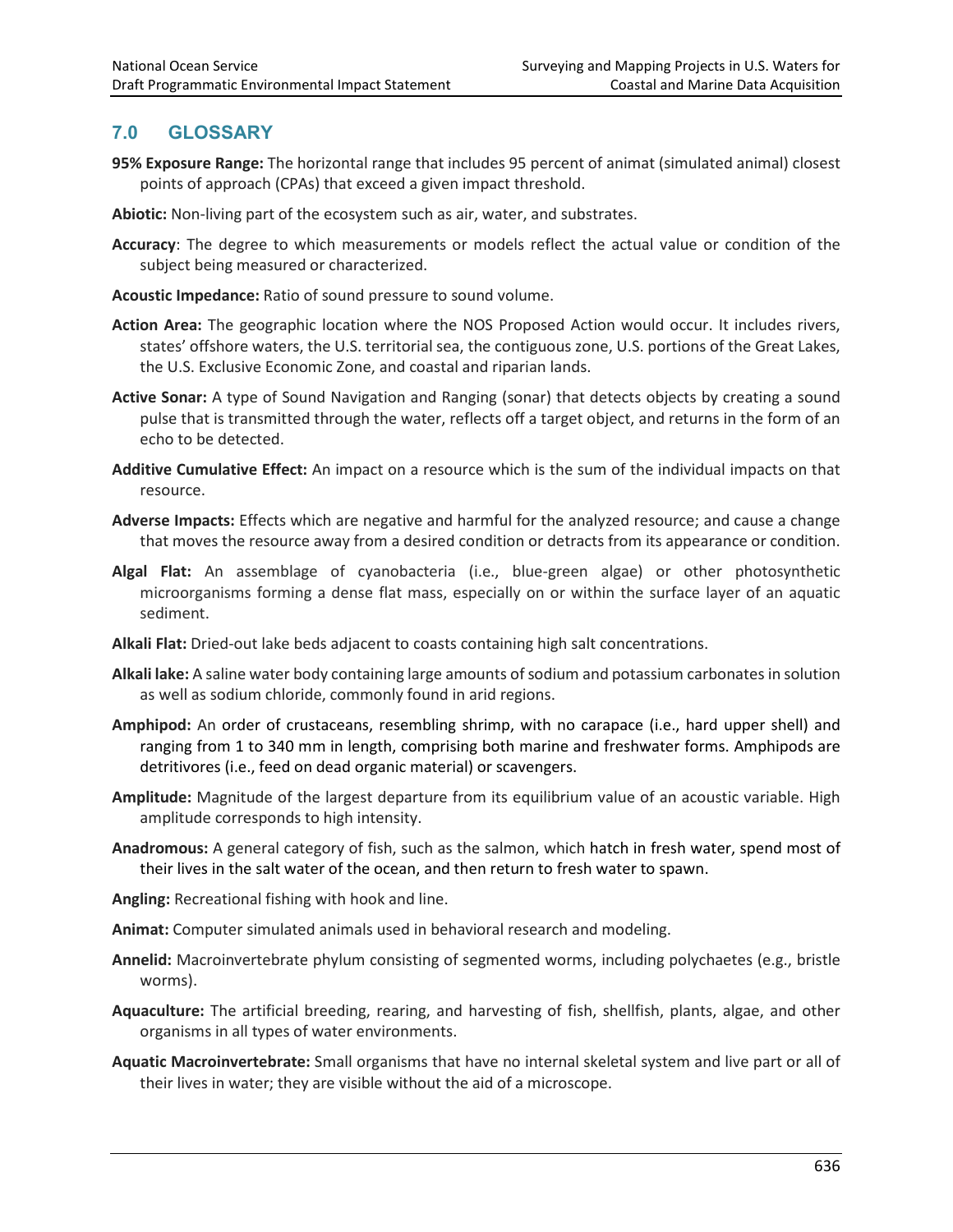**Archipelago:** Area that contains a chain or group of islands scattered in lakes, rivers, or the ocean.

- **Area of Potential Effect (APE):** The geographic location within which a physical undertaking may directly or indirectly cause alterations in the character or use of historic properties, if any such properties exist. The APE is influenced by the scale and nature of an undertaking and may be different for different kinds of effects caused by the undertaking.
- **Arribada:** The synchronized, large-scale nesting on sandy beaches of some species of sea turtle (e.g., Kemp's ridley and olive ridley).
- **Arthropod:** Phylum consisting of macroinvertebrate animals with exoskeletons, including (in marine habitats) crustaceans such as lobsters, crabs, shrimp, as well as amphipods, barnacles, and copepods.
- **Astrolabe:** A historic scientific instrument used for reckoning time and for observational purposes.
- **Atoll:** A ring-shaped coral reef, island, or series of islets.
- **Audiogram:** A chart that shows the results of a hearing test.
- **Auditory Masking:** The reduction in an animal's ability to perceive, recognize, or decode biologically relevant sounds because of interfering sounds.
- **Automatic Identification System (AIS):** A shipboard broadcast system that acts like a transponder and uniquely identifies ships and vessels, using radio or satellite transceivers.
- **A-weighting Function:** A mathematical curve that takes into account the average sensitivity of the human ear to sound frequency. A-weighting is used to convert a physical quantity of acoustic pressure (in dB) to a value that better quantifies how loud a noise is perceived by humans. Corresponds to Mweighting functions for marine mammals.
- **Back-reef Habitat:** Shallow lagoon between a barrier reef and the shoreline, often including small patches of corals, sand plains, and seagrass beds; waters in this habitat are typically warmer than outside the reef because of shallow depth, reduced water circulation, and shelter from wave action. Salinity may fluctuate because of variable freshwater inflow.
- **Backscatter:** The scattering of particles or radiation, such as sound waves, by the atoms of the medium through which they pass, in the backward direction.
- **Bait Cup (also known as grinding hole):** Small depressions ground into bedrock.
- **Baleen:** The apparatus inside the mouths of toothless whales, upon which they rely to filter food from the sea.
- **Ballast Water:** Fresh or salt water, sometimes containing sediments, held in tanks and cargo holds of ships to increase stability and maneuverability during transit.
- **Bank Reef:** Reef that is built upward from the seafloor by non-photosynthetic coral.
- **Barotrauma:** Injury from excessive water pressure.
- **Barrier Reef:** A coral reef roughly parallel to a shore and separated from it by a lagoon or channel of deep water.
- **Bathymetry:** The depths and shapes of underwater terrain, or submarine topography.
- **Bathypelagic:** Zone of the open ocean that extends from a depth of 1,000 to 4,000 meters beneath the surface, with little or no sunlight present in the ecosystem. Above lies the mesopelagic zone; below the abyssopelagic zone.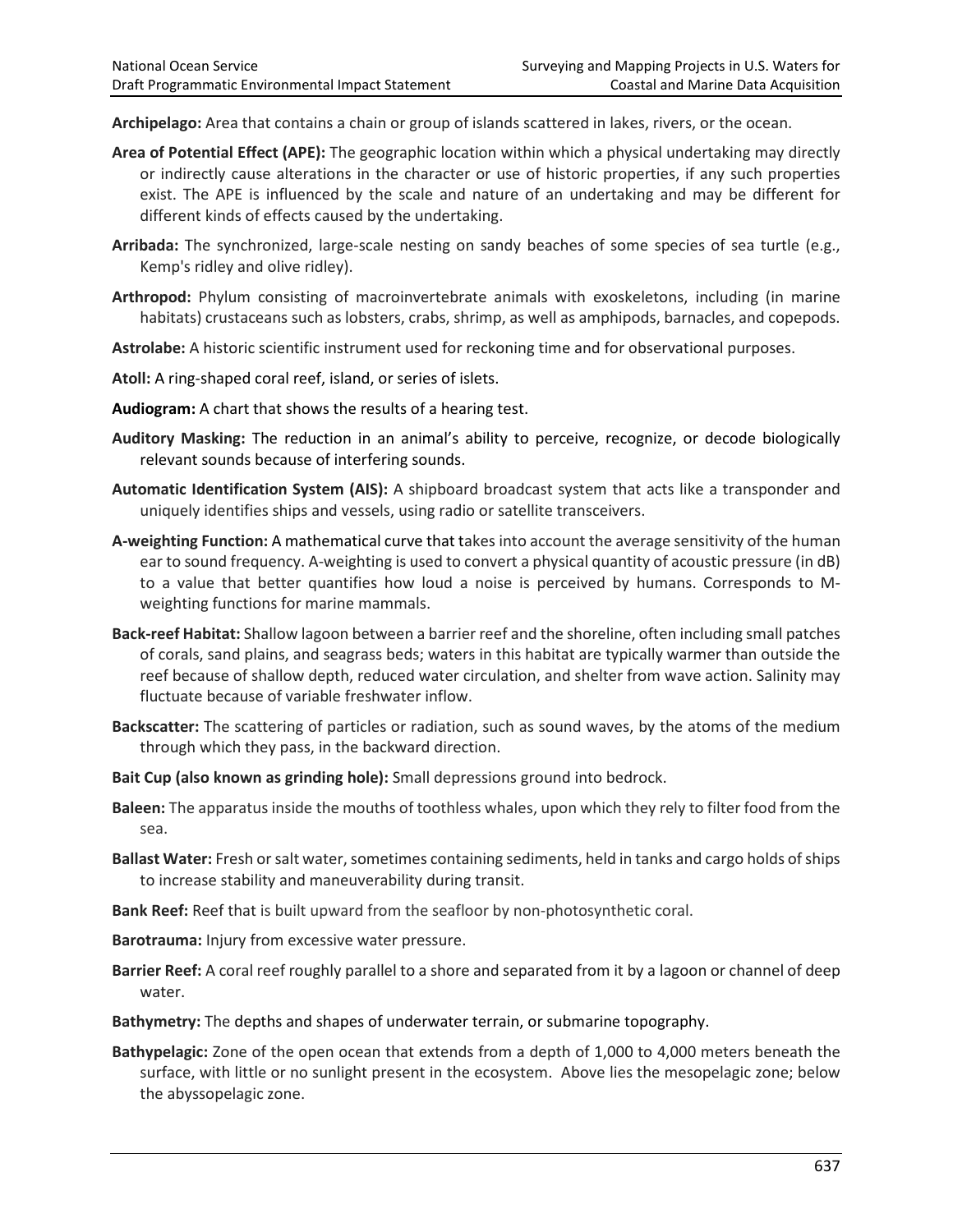- **Beach Nourishment:** Process by which sediment, usually sand, lost through longshore drift or erosion is artificially replaced with sediment from other sources.
- **Beneficial Impacts:** Effects which are positive and supportive for the analyzed resource. A beneficial impact constitutes a positive change in the condition or appearance of the resource or a change that moves the resource toward a desired condition.
- **Benthic:** Relating to or occurring at the bottom of a body of water or in the depths of the ocean.
- **Benthos:** The flora and fauna found on the bottom, or in the bottom sediments, of a sea, lake, or other body of water.
- **Best Management Practice (BMP):** An action or a combination of actions, that is determined to be an effective and practicable means of preventing or reducing adverse impacts to a resource.
- Bicarbonate: A salt of carbonic acid containing the ion HCO 3<sup>-</sup>.
- **Bilge:** Area on the outer surface of a ship's hull where the bottom curves to meet the vertical sides. The bilge of a ship or boat is the part of the hull that would rest on the ground if the vessel were unsupported by water.
- **Bilge Water:** Water that is generated by various activities involved in keeping a ship running while at sea. It collects in the hull of a vessel and contains industrial fluids from machinery spaces, internal drainage systems, sludge tanks, and various other sources.
- **Bioaccumulation:** Over time, the buildup of ingested substances, typically heavy metals, pesticides, or toxins, in the tissues of a living organism. This occurs when an organism absorbs a substance at a rate faster than that at which the substance is lost or eliminated.
- **Biodiversity:** The variety and variability of life on Earth. Biodiversity is typically a measure of variation at the genetic, species, and ecosystem level. Terrestrial biodiversity is usually greater near the equator, which is the result of the warm climate and high primary productivity, and lower in polar regions.
- **Biologically Important Area (BIA):** Spatially defined locations where aggregations of individuals of cetaceans display biologically important behaviors which are region-, species-, and time-specific.
- **Bioluminescence:** Light produced by a chemical reaction within a living organism; occurs widely in marine vertebrates and invertebrates.
- **Biosphere:** Layer of the Earth where life exists.
- **Biotic:** Relating to or resulting from living things, especially in their ecological relations.
- **Bivalve:** Aquatic mollusk with two hinged shells, such as oysters, clams, mussels, and scallops.
- **Bleaching (of coral):** Under conditions of thermal stress, the process of expelling the algae (zooxanthellae) living in the tissues of coral polyps, causing the corals to turn completely white; bleaching for an extended period of time can lead to mortality of the coral polyps and hence the coral reef.
- **Blubber:** The thick layer of fat under the skin of marine mammals, such as seals, whales, and walruses.
- **Bluff:** Steep shoreline slope formed in sediment (i.e., loose material such as clay, sand, and gravel) that has three feet or more of vertical elevation just above the high tide line.
- **Brachiopod:** Phylum consisting of marine macroinvertebrates with hard "valves" or shells on their upper and lower surfaces.
- **Brackish:** Water with salinity levels higher than fresh water but lower than sea water (salt water).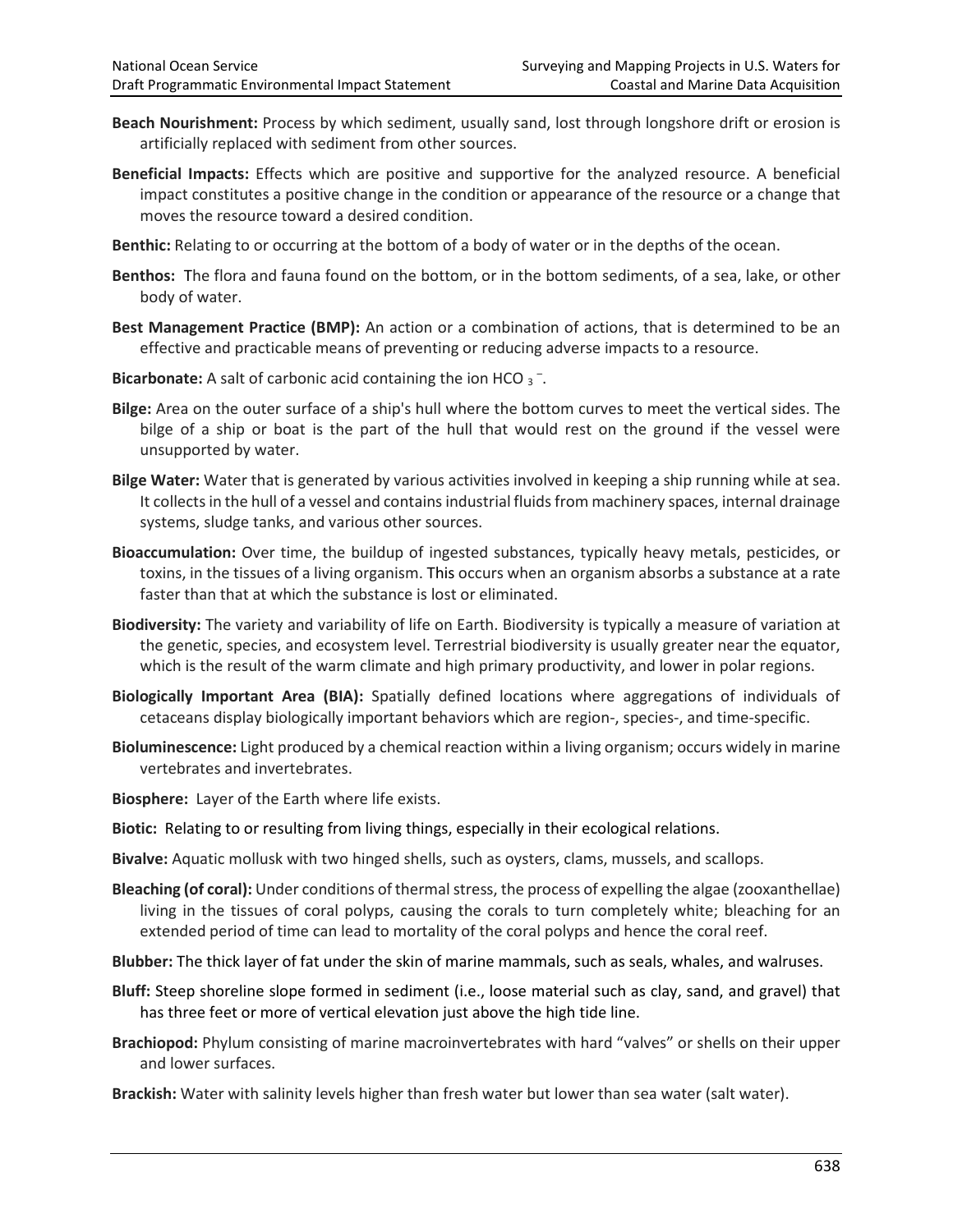**Breaching (for whales):** Leaping above the water.

**Broadband:** Data transmission using a wide range of frequencies.

- **Broadband Sound:** Vibrations with a combination of many frequencies distributed over a wide section of the audible range; as opposed to narrowband sound.
- **Bryozoan:** Macroinvertebrate phylum consisting of moss animals or sea mats.
- **Bycatch:** Fish or shellfish caught unintentionally or inadvertently while pursuing other target species.
- **Capital**: Human-created assets that can enhance one's power to perform economically useful work.
- **Carbon Geosequestration:** Depositing and storing carbon in a reservoir beneath the Earth's surface.
- **Catadromous:** A general category describing fish, such as eels, that live in fresh water and migrate to salt water to spawn.
- **Cavitation:** A phenomenon in which rapid changes of pressure in a liquid lead to the formation of small vapor-filled cavities (i.e., bubbles) in places where the pressure is relatively low.
- **Cephalopod:** Active predatory mollusk of the large class Cephalopoda, such as an octopus or squid.
- **Cetacean:** Completely aquatic marine mammals such as whales, dolphins, and porpoises; they feed, mate, calve, and suckle their young in the water.
- **Chartered Vessel:** Vessels that are owned and/or operated by a private firm and are operating under an NOS contract.
- **Cilia:** Microscopic hair-like structures on the surface of certain cells that either cause currents in the surrounding fluid, or, in some protozoans and other small organisms, provide propulsion.
- **Closest Point of Approach (CPA):** Term used in modeling the level of sound exposure of marine mammals to an underwater sound source; refers to the closest horizontal distance of animats from a sound source.
- **Cnidaria:** Phylum of macroinvertebrate marine fauna including jellyfish, sea anemones, and corals.
- **Coastal Birds:** Birds which occupy coastal habitats, such as shorebirds, pelicans, terns, gulls, and some waterfowl and wading birds.
- **Community:** Group or association of populations of two or more different species occupying the same ecosystem.
- **Conservative Estimate:** Use of assumptions in analysis methodologies that result in larger impacts on the environment.
- **Conspecific:** Animals or plants belonging to the same species.
- **Consumer Surplus**: The value of goods in excess of the costs of acquisition.
- **Contiguous Zone:** A band of water extending farther from the outer edge of the territorial sea to up to 24 nautical miles (44.4 km) from the baseline. The zone established by the United States under Article 24 of the Convention on the Territorial Sea and the Contiguous Zone, as published in the June 1, 1972 issue of the *Federal Register*.
- **Continental Shelf:** The area of sea bed around a large landmass where the sea is relatively shallow compared with the open ocean.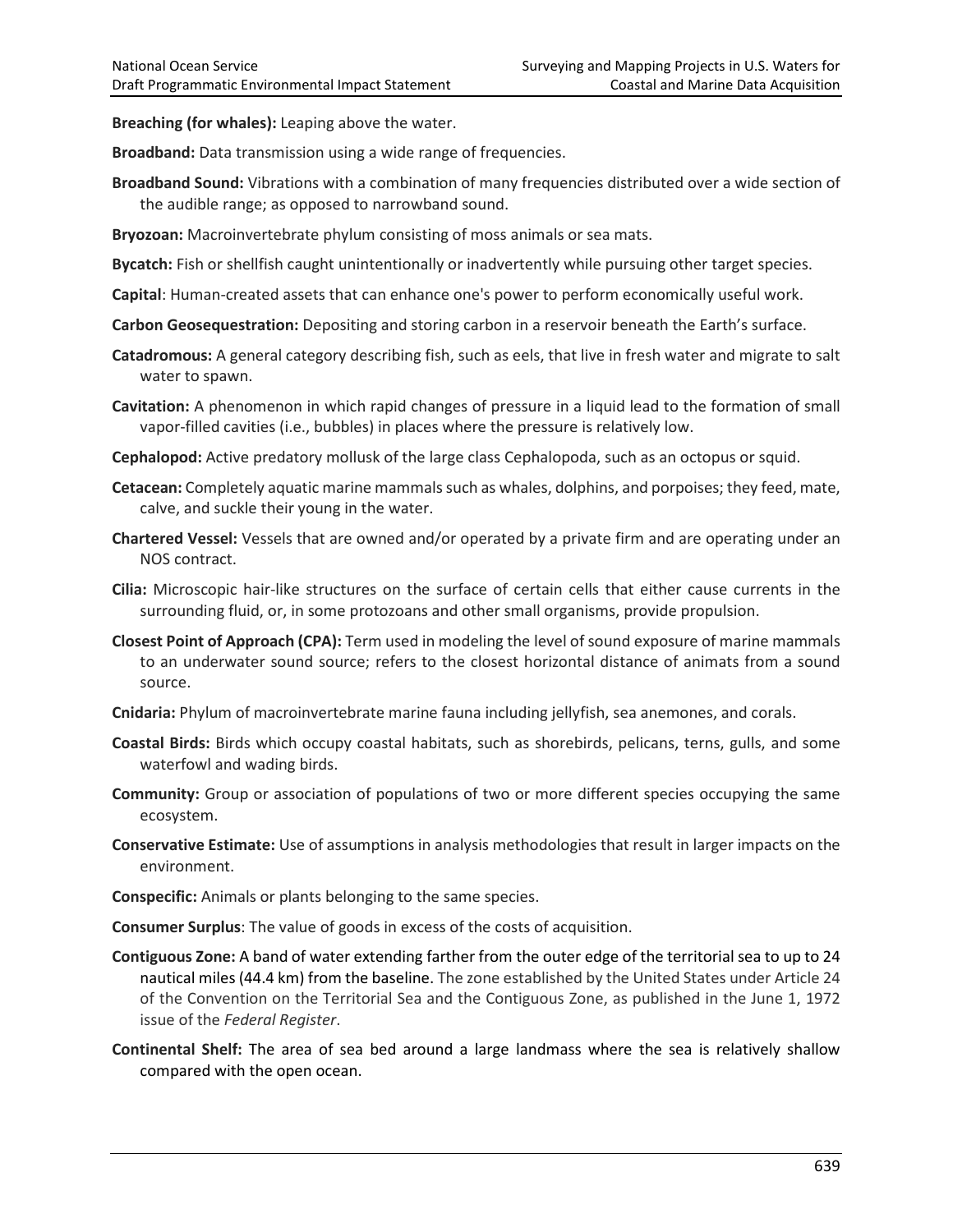- **Continental Slope:** The deepening sea floor out from the continental shelf (see definition above) edge to the upper limit of the continental rise, or the point where there is a general decrease in steepness.
- **Continuous Sound:** Vibration that is present at all times in a relevant time window.
- **Copepod:** Small aquatic crustaceans that are one of the most numerous macroinvertebrates in aquatic communities. They inhabit a wide range of salinities, from fresh water to hypersaline conditions.
- **Coral Polyps:** Sessile macroinvertebrates of the class Anthoza that typically form and live in large colonies known as coral reefs, which constitute some of the most biodiverse communities on Earth.
- **Corallite:** Skeleton of an individual coral polyp.
- **Core:** Samples that preserve surface and subsurface sediment layers.
- **Countervailing Cumulative Effect:** Where the net adverse impact is less than the sum of the individual impacts.
- **Critical Habitat:** Specific geographic area, as formally designated by the U.S. Fish and Wildlife Service or National Marine Fisheries Service under the Endangered Species Act (ESA), that contains features essential to the conservation of an endangered or threatened species and that may require special management and protection. May also include areas that are not currently occupied by the species but will be needed for its recovery.
- **Cryopelagic:** Relating to the underside of an oceanic ice layer or the water immediately below the ice surface.
- **Cultural Landscape:** A geographic area, including both cultural and natural resources and the wildlife or domestic animals therein, associated with a historic event, activity, or person, or exhibiting other cultural or aesthetic values*.*
- **Cumulative Actions:** Past, present, and reasonably foreseeable future activities that are addressed in the cumulative effects analysis because their environmental effects may combine or interact with the effects of the Proposed Action.
- **Cumulative Impacts:** Effects on the environment from the incremental effect of the Proposed Action when added to other past, present, and reasonably foreseeable future actions.
- **Cumulative Sound Exposure Level (SEL):** A measure of energy that takes into account both received level and duration of exposure; total combined sound energy to which an animal has been exposed over time.
- **Datum:** A coordinate system and a set of reference points used for locating places on the Earth. Datums are used in navigation and surveying by cartographers, surveyors, and navigation systems to translate positions indicated on maps to their real position on Earth.
- **De minimis:** Referring to environmental impacts so minimal as to merit disregard.
- **De-ballast:** Exchange of ballast water (see definition above) in open ocean waters (for vessels that have ballast tanks).
- **Decidecade Band:** A logarithmic frequency interval equal to one tenth of a decade (i.e., a unit for measuring ratios on a logarithmic scale, with one decade corresponding to a ratio of 10 between two numbers); it is approximately equal to one third of an octave.

**Delphinid:** Oceanic dolphin belonging to the family Delphinidae.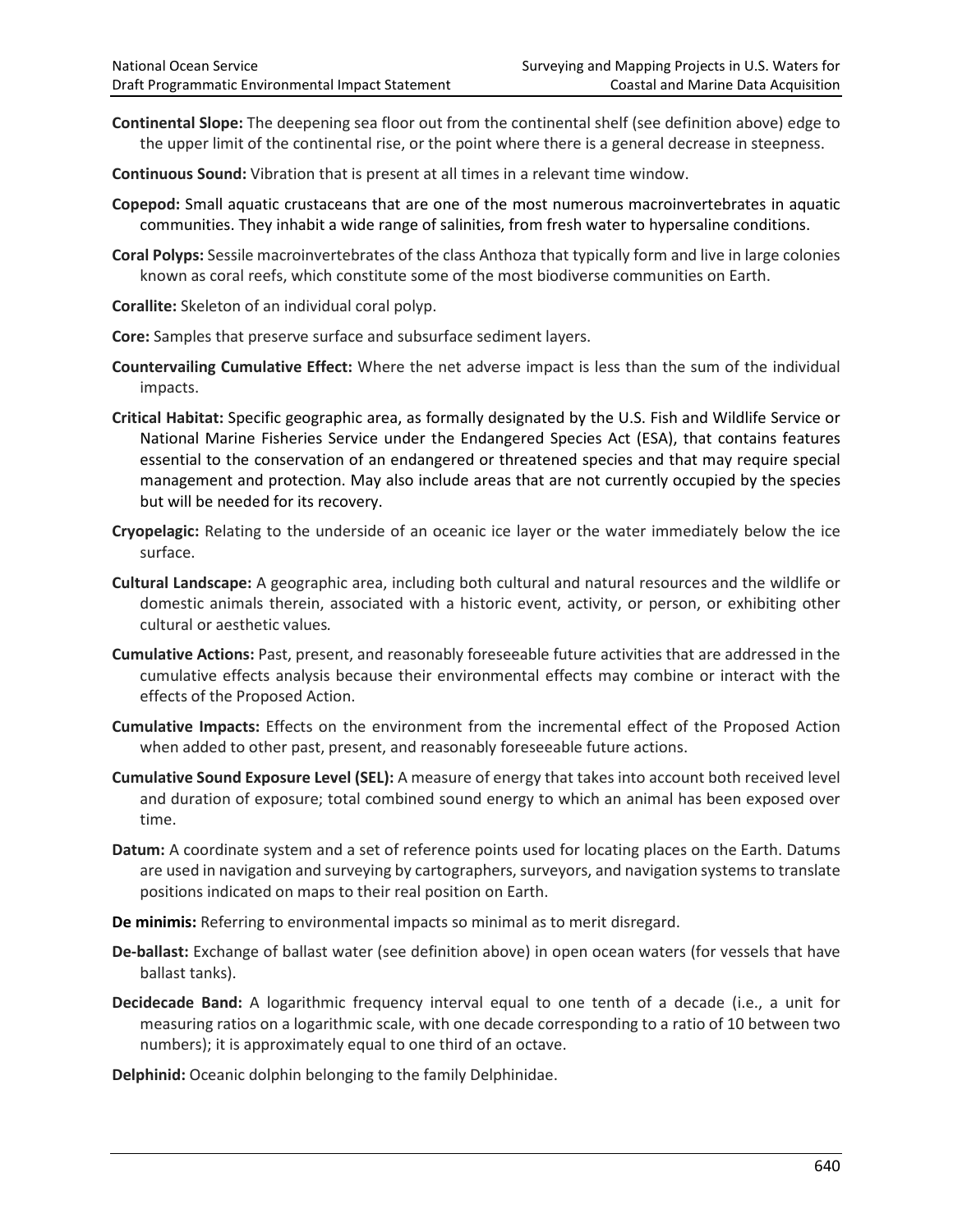- **Demand:** The desire of purchasers, consumers, clients, employers, etc., for a particular commodity, service, or other item.
- **Demersal:** Relating to or near the ocean bottom, typically in reference to fish species such as cod, haddock, and flatfish (e.g., halibut) that live on or near the sea floor.
- **Deoxygenation:** A decrease in dissolved oxygen concentration in fresh or saltwater habitats.
- **Depleted (under the MMPA):** Status of a species under the MMPA when its population falls below the optimum sustainable population level.
- **Depredation:** The act of preying upon, such as the killing of adult birds and offspring by natural predators.
- **Designed Cultural Landscape:** A setting that includes purposefully planned views or vistas.
- **Detritus:** In aquatic ecosystems, refers to dead particulate organic material, as opposed to dissolved organic material. It usually includes the remains or fragments of dead organisms as well as fecal material, and often hosts communities of microorganisms that both colonize and decompose it.
- **Diadromous:** A general category describing fish that spend portions of their life cycles partially in fresh water and partially in salt water, including both anadromous and catadromous fish.
- **Direct effect:** Impact caused by an action that occurs at the same time and place.
- **Distinct Population Segment (DPS):** A vertebrate population (i.e., a group of potentially interbreeding organisms in the same species in a given locality) or group of populations that is discrete from other populations of the species and significant in relation to the entire species.
- **Doppler Shift:** Relative change in the frequency of sounds emitted by approaching or receding sound sources.
- **Downwelling:** A process where surface water is forced downwards, where it may deliver oxygen to deeper waters, increasing dissolved oxygen concentrations in the depths.
- **Dredge:** Remove sediment from the sea bed, lake bed, river bed, or the bottom of artificial waterways, typically done to increase or restore water depth for the transit of vessels or to restore the volume of water in lakes filling in with sediments.
- **Duty Cycle:** The fraction or percentage of time that a source is 'on' in a relevant time window (e.g., a source transmitting for two hours per day has a duty cycle of  $2/24 = 0.08 = 8$  percent).
- **Echinoderm:** Member of a phylum of marine macroinvertebrates; the adults are recognizable by their radial symmetry, including sea stars, sea urchins, sea cucumbers, sand dollars, and crinoids.
- **Echolocation:** The use of sound waves and echoes to determine where objects are in space, used both in air (by bats) and water (by marine mammals).
- **Economic Sector:** Components of the economy which are distinct from each other.
- **Ecosystem:** A system of biotic (i.e., living) and abiotic (i.e., non-living) components that interact with each other and function together as a unit.
- **Effects Determination:** Process employed under the Endangered Species Act to formally conclude whether actions may affect listed species or designated critical habitat.
- **Electric Load Planning:** The process of forecasting the demand for electricity of a community and adjusting the generation and transmission of electricity accordingly.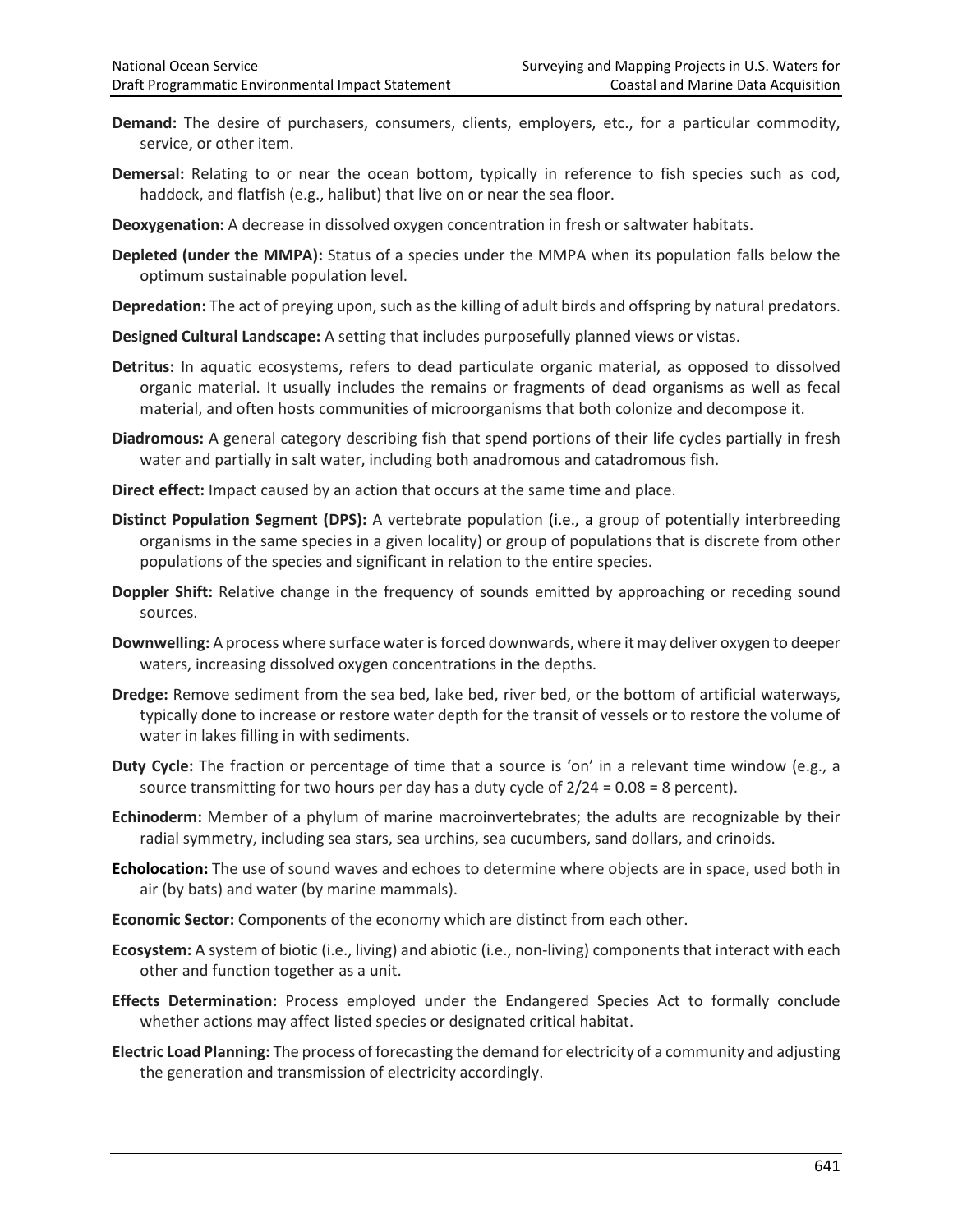- **Electrophysiological Studies**: Investigations which stimulate the flow of ions into tissue in order to deduce the functional capabilities of anatomical structures.
- **Endangered:** A species is considered endangered under the Endangered Species Act if it is in danger of extinction throughout all or a significant portion of its range.
- **Endemic:** Native and restricted to a certain place, often referring to a species confined to a given locale.
- **Energy Source Level:** In acoustics, defined as the intensity of the radiated sound at a distance of 1 meter from the source, where intensity is the amount of sound power transmitted through a unit area in a specified direction. Source level is given as a relative intensity measured in decibels (dB).
- **Ensonify:** To fill with sound, for example, a given volume of water of a given shape and configuration.
- **Environmental Justice:** A condition under which no population bears a disproportionate share of negative environmental consequences resulting from industrial, municipal, and commercial operations or from the execution of federal, state, and local services, laws, regulations, and policies.
- **Epipelagic:** The part of the ocean where there is enough sunlight for algae to utilize photosynthesis; this zone reaches from the sea surface down to approximately 200 m (650 feet).
- **Episodic Erosion:** The shore and backshore adjustment that results from short-duration, high-intensity meteorologic and oceanic storm events. This type of event response results in shore adjustment and occurs during a single storm or during a series of closely spaced storm events within a storm season.
- **Escarpment:** An area of ground surface at which elevation changes suddenly. It usually refers to a cliff, precipice, or steep slope.
- **Essential Fish Habitat:** Those waters and substrate necessary for fish for spawning, breeding, feeding, or growth to maturity, as designated by the National Marine Fisheries Service.
- **Eutrophication:** Excessive richness of nutrients (e.g., nitrates and phosphates) in a lake or other body of water, frequently due to runoff from the land, which causes a dense growth of plant life (e.g., algal blooms) and death of aquatic animal life from lack of oxygen when the algae die en masse and decompose.
- **Evolutionarily Significant Unit (ESU):** A population of organisms considered distinct for the purposes of conservation action; may be a species, subspecies, race, population, or stock, such as a stock of salmon associated with a particular river.
- **Exclusive Economic Zone (EEZ):** Area of the sea where the U.S. and other coastal nations have jurisdiction over natural resources. The U.S. EEZ extends no more than 200 nautical miles from the territorial sea baseline and is adjacent to the 12 nautical mile territorial sea of the U.S., including the Commonwealth of Puerto Rico, Guam, American Samoa, the U.S. Virgin Islands, the Commonwealth of the Northern Mariana Islands, and any other territory or possession over which the United States exercises sovereignty.
- **Exoskeleton:** A rigid, external supportive covering of an animal, such as an arthropod.
- **Federal Subsistence Priority:** Subsistence (see definition below) uses by rural residents of Alaska are accorded priority by the federal government over non-subsistence uses, commercial or sport.
- **Feeding Area:** Areas and months within which a particular species or population selectively eats. These may either be found consistently in space and time, or may be associated with ephemeral features that are less predictable but can be delineated and are generally located within a larger identifiable area.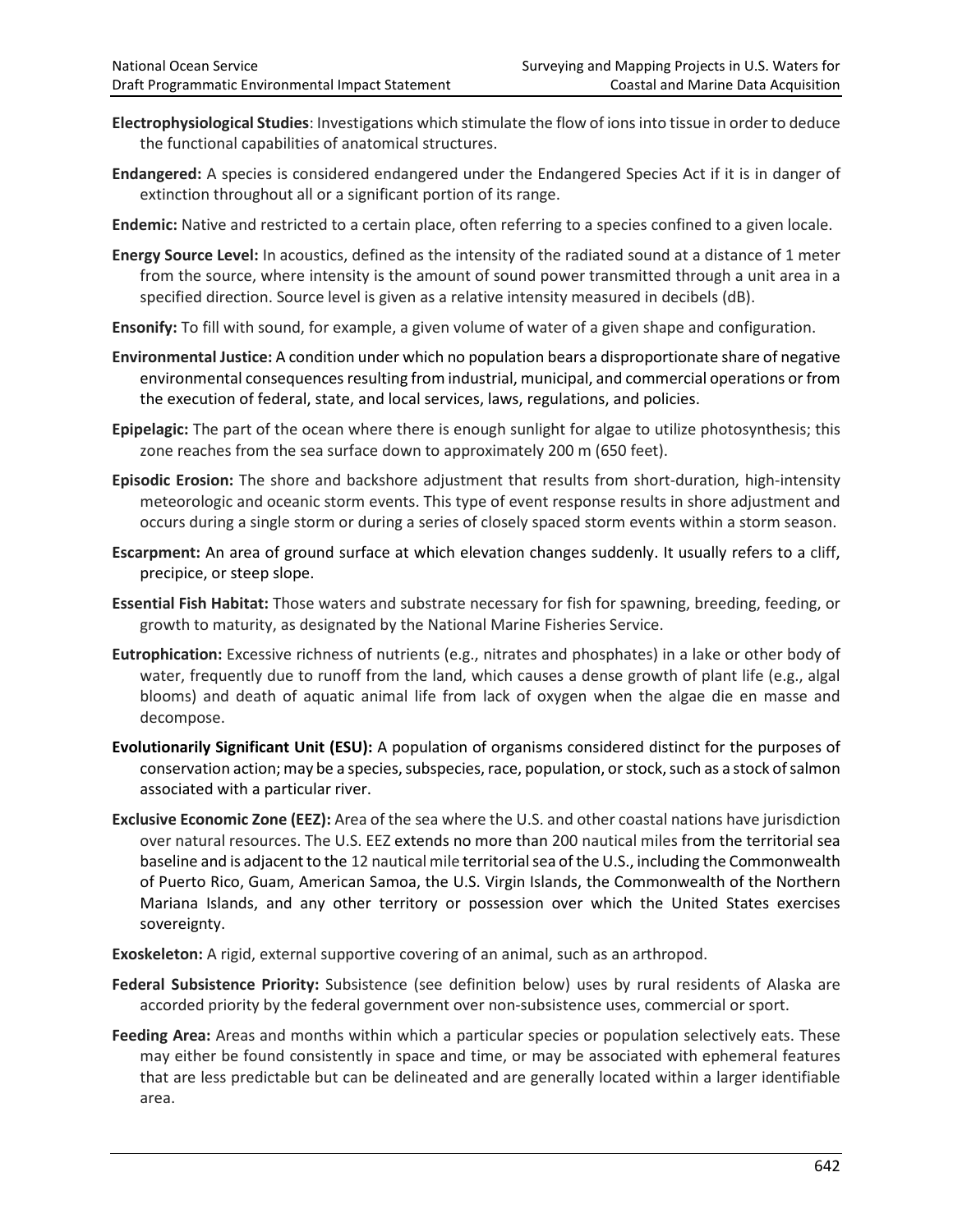- Filter Feeder: Animals that eat by moving water through a structure that acts as a sieve, straining suspended matter and food particles or prey from the water.
- **Fissiped:** Members of the taxonomic order Carnivora, having toes separated to the base, including sea otters and polar bears.
- **Fishery Management Councils (FMC):** Eight regional bodies composed of knowledgeable people with a stake in fishery management, established under the Magnuson-Stevens Fishery Conservation and Management Act, to develop regional Fishery Management Plans and responsibly manage fish and shellfish species in waters within the U.S. EEZ.
- **Fishing Community:** A social or economic group whose members reside in a specific location and share a common dependency on commercial, recreational, or subsistence fishing or on directly related fisheries dependent services and industries (e.g., boatyards, ice suppliers, tackle shops).
- **Fishing Lure:** Artificial fishing bait designed to attract a fish's attention and instigate a bite so as to impale the fish on a hook; one or more hooks are often hidden within the lure.
- **Fjord:** A long, deep, narrow body of water that reaches far inland and is bordered by steep mountains; in the continental United States, they are found only in Alaska.
- **Fledging Period:** The stage in a flying animal's life between hatching or birth and becoming capable of flight.
- **Fledgling**: A young bird which has developed wing feathers that are large and strong enough for flight.
- **Floe:** A layer of floating ice on the surface of a water body; distinct from icebergs, which have calved from tidewater glaciers and have more vertical structure.

**Flume:** A narrow channel conveying water.

- **Fore Reef:** The outside part of a reef (see definition below) seaward of the reef edge facing the open sea.
- **Fourier Transform:** Algorithm that decomposes functions depending on space or time into functions depending on spatial or temporal frequency. Used to compute the spectral (frequency) content of a signal.
- **Frequency:** Rate of oscillation of a sound wave as the number of cycles per second: f [unit is Hz: Hertz]; 1  $Hz = 1/s$  [second]; higher-frequency sounds are perceived as higher-pitched to the observer. Animal species are able to perceive sounds within given frequency ranges that vary from species to species. Sounds below or above that frequency range cannot be heard or detected by that species.
- **Fringing Reef:** One of the three main types of coral reef (see definition below). It is distinguished from the other main types, barrier reefs and atolls, in that it has either an entirely shallow backreef zone (i.e., lagoon) or none at all. Grows seaward directly from the shore and forms a border along the shoreline and surrounding islands.
- **Frontal Zone:** The transition area, sometimes amounting to a discontinuity, that separates adjacent air masses.
- **Fusiform:** Tapering at both ends; spindle-shaped.
- **Gastropod:** Mollusks of the class Gastropoda, having a head with eyes and feelers and a muscular foot on the underside of its body with which it moves. Most gastropods are aquatic in both fresh and salt water, but some have evolved to live on land, such as some snails and slugs; may have a univalve shell or none.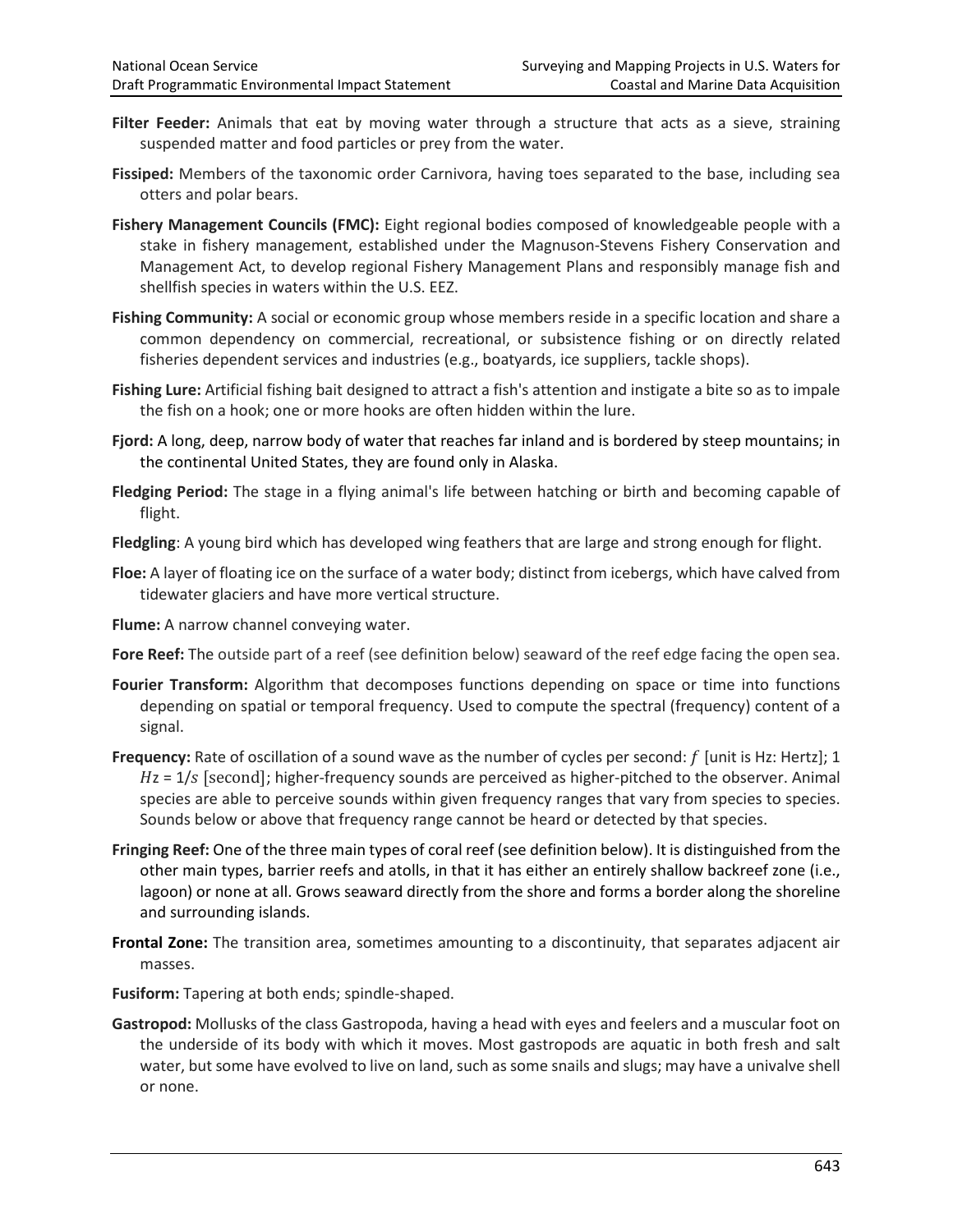- **Geological and Geophysical (G&G) Surveys:** Conducted to obtain data for oil and gas exploration and production; uses high-intensity active acoustic sources that penetrate the surface of the sea floor.
- **Gill Net:** A fishing mesh which is hung vertically so that fish get trapped in it by their gills (i.e., the respiratory organs of fish).
- **Gross Domestic Product (GDP):** The total value of goods produced and services provided in a country during one year.
- **Ground Truthing:** To directly confirm, or validate by direct observation, information or data that was derived indirectly.
- **Gyre:** A large system of rotating ocean currents.
- **Habitat:** The natural environment of an organism; a place possessing the features and resources needed to promote the life and growth of an organism or a species.
- **Habitat Areas of Particular Concern (HAPC):** A designation that encompasses discrete subsets of Essential Fish Habitat; high-priority locales for conservation, management, or research because they are rare, sensitive, stressed by development, or important to ecosystem function.
- **Habitat Occupancy:** The presence of a given species within a habitat area.
- **Hard Bottom:** Refers to exposed rock underneath a waterbody but includes other substrata such as coral and artificial structures.
- **Hatchling:** A young bird that has recently emerged from its egg and is typically still nest-bound.
- **Haul Out:** To come out of the water to spend time on land; practiced in particular by certain pinnipeds.
- **Head-of-tide:** The inland limit of water affected by the rise and fall of sea levels.
- **Headwaters:** The inland source from which a river originates within a basin or watershed; often refers to adjacent lands as well as waters within the upper reaches of a river basin.
- **Hearing Threshold:** The minimum sound level, measured in decibels (dB) that an animal can hear within a specified frequency band.
- **Hearing Threshold Shifts:** Changes in the hearing range of an organism due to exposure to high intensity sounds.
- **Highly Migratory Species (HMS):** Fish that travel long distances and often cross domestic and international boundaries. These pelagic fish live in the open ocean, although they may spend part of their life cycle in nearshore waters.
- **High Resolution Geophysical (HRG) Survey:** A type of geological and geophysical (G&G) survey that uses sound waves that are reflected off submerged structures to collect data on conditions both at the sea floor and the shallow subsurface.
- **High Tide Line:** The intersection of the land with the water's surface at the maximum height reached by a rising tide**.**
- **Historic Property:** Any prehistoric or historic district, site, building, structure, or object included in, or eligible for inclusion in, the National Register of Historic Places maintained by the Secretory of the Interior. This term includes artifacts, records, and remains that are related to and located within such properties and also includes properties of traditional religious and cultural importance to an Indian tribe or Hawaiian organization and that meet the National Register criteria.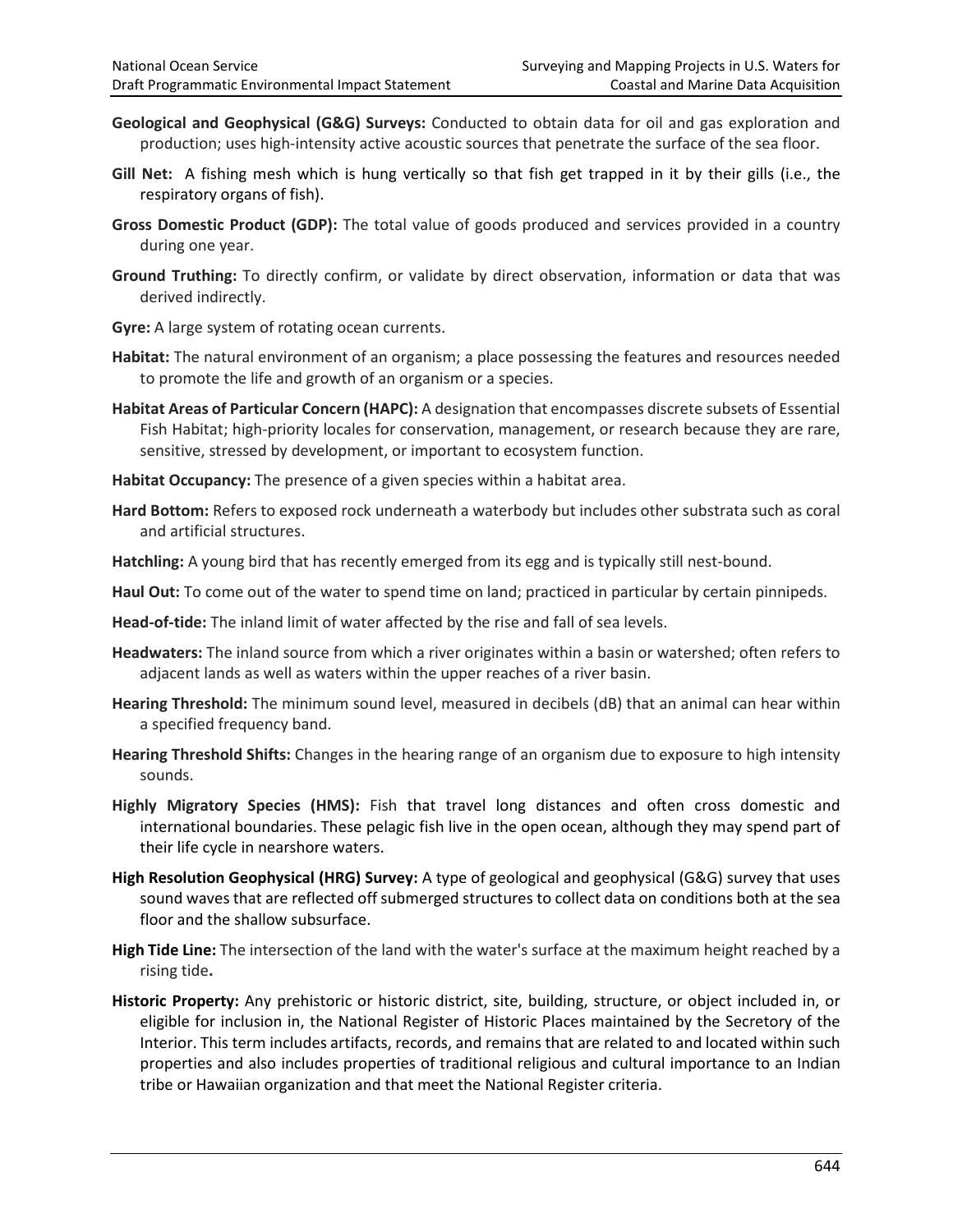**Homing Propensity:** Tendency to return to the locations where a species originated.

- **Hydrocarbon:** A compound of hydrogen and carbon, such as any of those which are the chief components of coal, petroleum, and natural gas (i.e., the fossil fuels).
- **Hydrography:** The measurement and description of the physical features of oceans, seas, coastal areas, lakes, and rivers, as well as the prediction of their change over time, for the primary purpose of safety of navigation and in support of all other marine activities.
- **Hypoxia:** Refers to low or depleted dissolved oxygen in a body of water.
- **Ice Seals:** Four species of seals found in the Arctic bearded, ringed, spotted, and ribbon which are collectively called ice seals because of their association with sea ice for feeding, resting, and pupping.
- **Illegal, Unreported, and Unregulated (IUU) Fishing:** Fishing activities that violate both national and international fishing regulations.
- **Immunocompetency or Immunocompetence:** The ability of the body or of an organism to respond to illness.
- **Impulsive Sound:** Sounds that are typically transient, brief (less than 1 second), broadband, and consist of high peak sound pressure (i.e., the decibel level of the maximum instantaneous acoustic pressure in a stated frequency band) with rapid rise time and rapid decay.
- **Indirect Effect:** Environmental impact that is caused by the action and occurs later in time or is farther removed in distance but is still reasonably foreseeable. Indirect effects also include "induced changes" in the human and natural environments.
- **Insolation:** Sunlight or incoming solar radiation.
- **Intermittent Sound:** A sound that is periodically present, in contrast to one that is constant or continuous.
- **Intertidal Zone:** Area where the ocean meets the land between high and low tides.
- **Inverse Fourier Transform:** A mathematical algorithm that converts a space or time signal to a signal of the frequency domain; converting spatial or temporal data into the frequency domain data. **It**  computes the time-domain signal, h(t), from the spectral components H(t).
- **Invertebrate:** Animal lacking a backbone.
- **Irretrievable Impact:** Losses to or effects on natural resources that are lost for a period of time, but not permanently.
- **Irreversible Impact:** Losses to or effects on natural resources from use or depletion of nonrenewable resources, such as fossil fuels or cultural resources, or to factors such as soil productivity that are renewable only over long periods of time.
- **Isopleth:** Lines or curves on a map of equal values; contour lines on a topographic map depicting ground surfaces of the same elevation are an example of isopleths.
- **Karigi:** Special houses used for performing ritual ceremonies by Alaska Natives.
- **Knot (unit):** A unit of speed equal to one nautical mile per hour, exactly 1.852 km/h (approximately 1.15078 mph or 0.514 m/s).
- **Krill:** Small, planktonic, shrimp-like crustaceans of the open oceans that are eaten by a number of marine animals, notably the baleen whales; they have been described as "essentially the fuel that runs the engine of the Earth's marine ecosystems."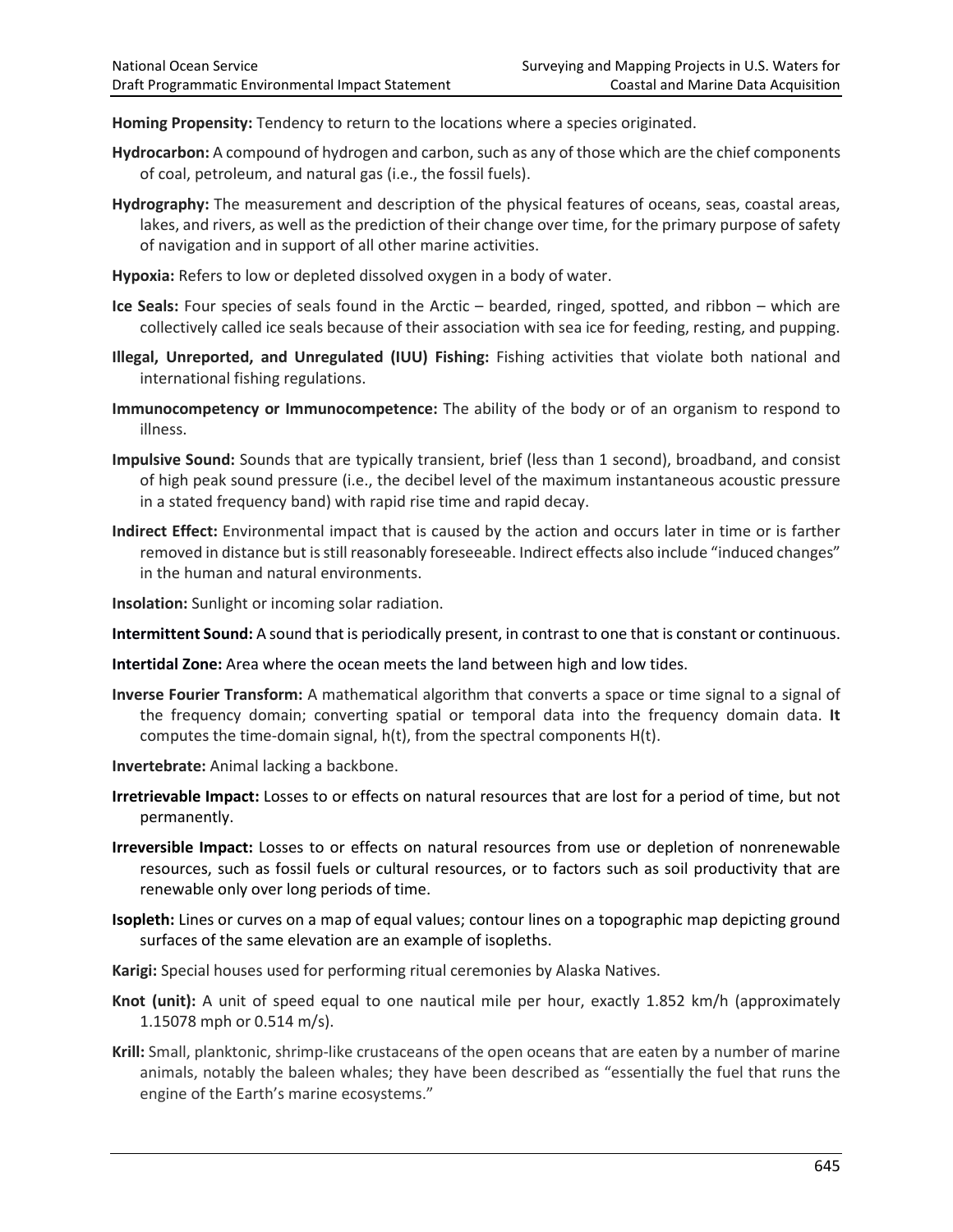- **Lagoon:** A shallow body of water that may have an opening to a larger body of water but is also protected from it by a sandbar or coral reef; often brackish when near the sea.
- **Launch:** A small boat that is deployed into the water directly from a ship.
- **Lentic:** Inhabiting or situated in still fresh water, such as the waters of a lake.
- **Level A Harassment:** Any act of pursuit, torment, or annoyance which has the potential to injure a marine mammal or marine mammal stock in the wild.
- **Level B Harassment:** Any act of pursuit, torment or annoyance which has the potential to disturb a marine mammal or marine mammal stock in the wild by causing a disruption of behavioral patterns, including, but not limited to, migration, breathing, nursing, breeding, feeding, or sheltering but which does not have the potential to injure a marine mammal or marine mammal stock in the wild.
- **Lidar**: Acronym for Light Detection And Ranging. A remote sensing technology that uses light in the form of a pulsed laser to measure ranges (i.e., distances) to a target.
- **Liquefied Natural Gas (LNG):** A form of natural gas (i.e., a naturally occurring hydrocarbon gas mixture consisting primarily of methane) that has been cooled down so that it has a reduced volume and behaves as a liquid.
- **Lithic:** Of the nature of or relating to stone; in archaeology, it refers to any stone that has been used or beat on by humans.
- **Lombard Effect:** A phenomenon in which speakers increase their vocal production to communicate in noisy environments.
- **Low-income Population:** Group of individuals living in geographic proximity to one another, or a geographically dispersed or transient (i.e., migrant) group of individuals that have household incomes at or below the designated "low-income" threshold or the designated federal poverty level. **Macroalgae:** Large marine algae, often living attached in dense beds, such as kelp and seaweed.
- **Macrohabitat:** An extensive habitat presenting considerable variation of the environment, containing a variety of ecological niches, and supporting a large number and variety of complex flora and fauna.
- **Macroinvertebrate:** An animal lacking a backbone that can be seen without the aid of a microscope and captured by a 500--µm net or sieve. This includes arthropods (e.g., insects, mites, scuds and crayfish), mollusks (e.g., snails, limpets, mussels and clams), annelids (e.g., segmented worms), nematodes (e.g., roundworms), and platyhelminthes (e.g., flatworms).
- **Mangrove: A** tree or shrub that grows in chiefly tropical coastal swamps that are flooded at high tide, typically with numerous tangled roots above ground and forming dense thickets.
- **Markov Chain:** A mathematical system that transitions from one state to another according to certain probabilistic rules. Its defining characteristic is that no matter how the process reached its present state, the possible future states are fixed. They are used to model randomness in biological and economic systems.
- **Marine Hydrokinetic Technologies (MHK):** The use of movement or temperature gradients of water to generate electricity in the ocean.
- **Marine Seismic Survey:** A type of geological and geophysical (G&G) survey that uses a variety of acoustic sources to image sediment and rock deep below the sea floor.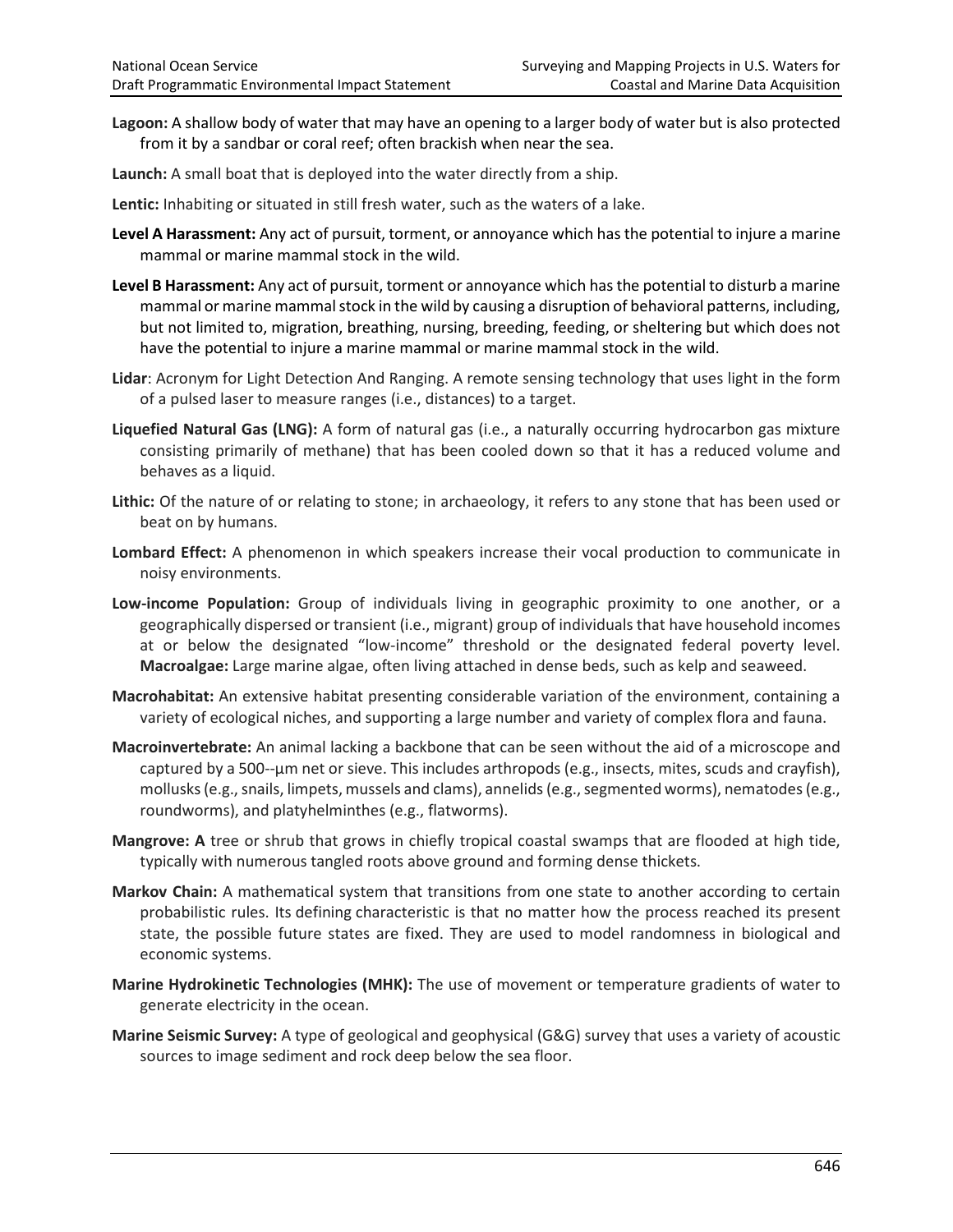- **Maritime Heritage:** The study of our past, both recent and ancient, in the context of the marine environment; study of the history of vessels, trade, transport, seaports, migration, navies, and sea battles, among other topics.
- **Marsh:** A type of wetland which is dominated by grasses and other herbaceous plants; may be freshwater, brackish, or saltwater, and may be located inland or along the coast.
- **Masking:** The effect of an acoustic source interfering with the reception and detection of an acoustic signal of biological importance to a receiver.
- **Mechanical Wave:** A wave, such as sound, that is not capable of transmitting its energy through a vacuum. They require a medium in order to propagate their energy from one location to another.
- **Melon (as in Odontocetes):** A globular fatty organ in certain whale species that gives shape to the domed forehead, focuses and modulates the animal's vocalizations, and acts as a sound lens; it is a key organ involved in communication and echolocation.
- **Merchantman:** A merchant or trading ship that transports cargo or carries passengers for hire.
- **Mesopelagic:** Also known as the middle open ocean, this zone stretches from the bottom of the epipelagic down to the point where sunlight cannot reach. The deep end of this zone is approximately 1000 m (3300 feet) deep.
- **Metapopulation:** Consists of a group of spatially separated populations of the same species which interact at some level. Among certain marine fish species, for example, populations may be spatially separated and independent, but spatial overlap occurs during breeding periods, allowing for gene flow between the distinct populations.
- **Midden:** An old dump for domestic waste which may consist of animal bone, human excrement, botanical material, mollusk shells, sherds, lithics, and other artifacts and ecofacts associated with past human occupation.
- **Midwater:** Mesopelagic and bathypelagic (see definitions above) zones of the open ocean.
- **Migratory Corridor:** Areas and seasons within which a substantial portion of a species or population is known to migrate; for aquatic species the corridor is typically delimited on one or both sides by land or ice.
- **Minimum Population Estimate:** An estimate of the number of animals in a stock that:
	- (A) is based on the best available scientific information on abundance, incorporating the precision and variability associated with such information; and
	- (B) provides reasonable assurance that the stock size is equal to or greater than the estimate.
- **Minority Population:** A population in which the percentage of minorities exceeds 50 percent or is substantially higher than the percentage of minorities in the general population or other appropriate unit of geographic analysis.
- **Mollusk:** Phylum of macroinvertebrates including gastropods (e.g., sea snails, whelks, limpets, abalone), bivalves (e.g., clams, mussels, oysters, scallops), cephalopods (e.g., squid, octopus), and chitins.
- **Molt:** The process of shedding feathers, fur, or skin that will be replaced by a new growth.
- **Motile:** Capable of self-powered motion.
- **Muktuk/maktak:** Fried whale blubber.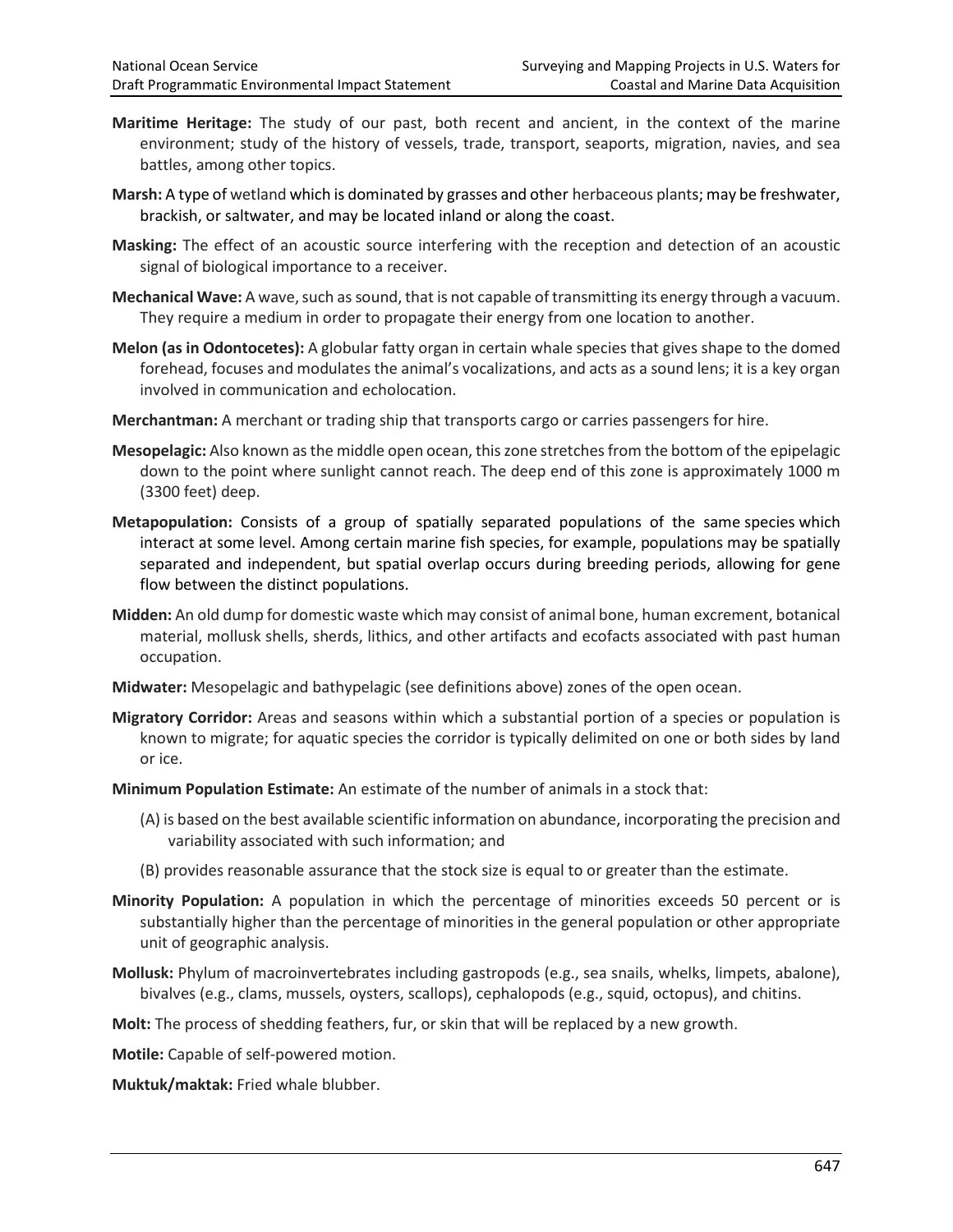- **M-weighting Function:** Sound frequency weighting function for marine mammals based on a literature review of their physiological and behavioral responses to anthropogenic sound. Applied in a similar way as A-weighting for noise level assessments for humans (see definition for A-weighting function).
- **Mysticete:** A taxonomic suborder of cetaceans; whales that have two blowholes and baleen platesinstead of teeth.
- **Nacelle:** Housing for the generator, gearbox, and other parts of a wind turbine.
- **National Register of Historic Places (NRHP):** The official list of the nation's historic places worthy of preservation. Authorized by the National Historic Preservation Act of 1966, the National Park Service's NRHP is part of a national program to coordinate and support public and private efforts to identify, evaluate, and protect America's historic and archeological resources.
- **National Wildlife Refuge:** A designation for protected areas that are managed by the U.S. Fish and Wildlife Service. These public lands and waters are set aside to conserve America's wild animals and plants.
- **Neritic:** Relating to or denoting the shallow part of the sea near a coast and overlying the continental shelf.
- **Nesting:** The process of building or occupying a nest (i.e., a structure built by certain animals to hold eggs, offspring, and, oftentimes, the animal itself).
- **Noise:** An undesirable sound, one that interferes with communication, is intense enough to damage hearing, or is otherwise intrusive or objectionable to certain living organisms, including humans.
- **Non-impulsive Sound:** Sounds that can be broadband, narrowband or tonal, brief or prolonged, continuous or intermittent, and typically do not have a high peak sound pressure with rapid rise/decay time as impulsive sounds do.
- **Nursery Area:** A location, usually offering plentiful food and some level of protection from predation, in which the juveniles of a marine species undergo growth and development.
- **Nutrient Cycling:** Movement of organic and inorganic materials through different components of a cell, community, or ecosystem, which can be cycled and reutilized by some of these components.
- **Ocean Acidification:** The process in which the acidity, a measure of hydrogen ion concentration (pH), of seawater increases as a result of absorbing carbon dioxide  $(CO<sub>2</sub>)$ .
- **Ocean Economy:** Economic activity which indirectly or directly uses the ocean (or Great Lakes) as an input. It consists of six sectors: marine construction; living resources; offshore mineral extraction; ship and boat building; tourism and recreation; and marine transportation.
- **Ocean Thermal Energy Conversion (OTEC):** A process or technology to power a turbine to produce electricity by harnessing the temperature differences (i.e., thermal gradients) between ocean surface waters and deep ocean waters.
- **Octave:** A series of eight notes occupying the interval between, and including, two notes, one having twice or half the frequency of vibration of the other.
- **Odobenid:** Organisms belonging to the family Odobenidae. The only living species is the walrus.
- **Odontocete:** A taxonomic suborder of cetaceans; whales that have teeth (e.g., the orca) and one opening at their blowhole.
- **Offshore Waters:** Marine waters outside the territorial boundaries of a state.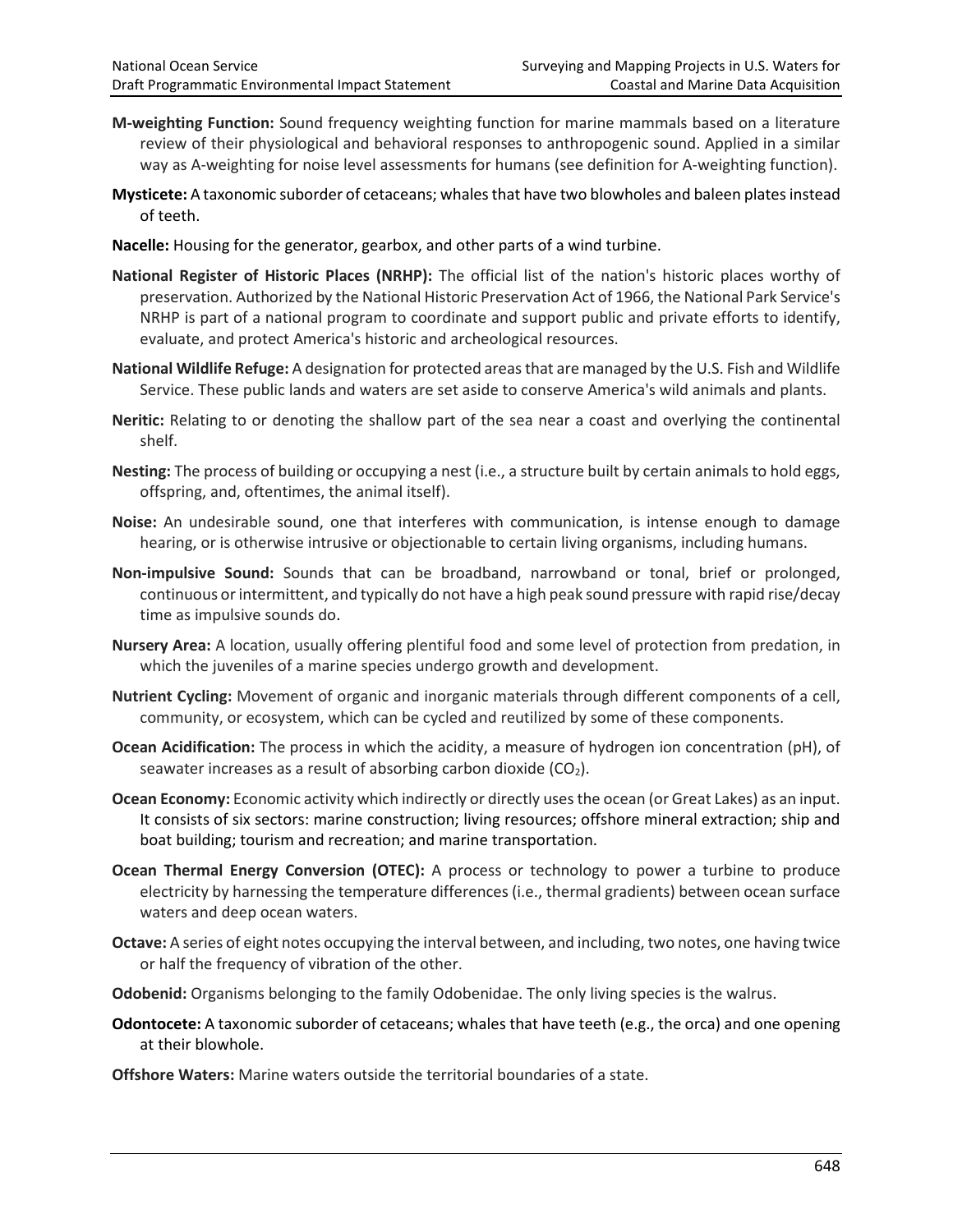- **Ordnance:** Military supplies including weapons, ammunition, combat vehicles, and maintenance tools and equipment.
- **Ostracod:** A class of crustaceans that has several pairs of legs and a body made up of sections that are covered in a hard outer shell.
- **Otariid:** Eared seals. This family includes sea lions and fur seals.
- **Otolith:** Also known as "earstones", they are hard, calcium carbonate structures located directly behind the brain of bony fishes; involved in sensing gravity and movement. Alternating bands develop over time that can be read like tree rings to determine a specimen's age, which is important information in managing the sustainable harvest of fish stocks.
- **Overwintering:** The process of organisms adapting to and surviving winter conditions, such as freezing temperatures, ice, snow, and less available food.
- **Pack Ice:** Any area of detached sea ice (i.e., ice formed by freezing of sea water) that is not land fast; it is mobile by virtue of not being attached to the shoreline or something else.
- **Palustrine:** Relating to a system of inland freshwater wetlands, such as marshes, swamps, and lake shores, and characterized by the presence of trees, shrubs, or emergent vegetation.
- **Passband:** Frequency bands obtained by splitting a spectrum into 1 Hz wide bands.
- **Passive Sonar:** A method for detecting acoustic signals in an underwater environment, usually the ocean. The difference between passive and active sonar is that a passive sonar system emits no signals; instead, its purpose is to detect the acoustic signals emanating from external sources.
- **Patch Reef:** Small, isolated reefs (see definition below) that grow up from the open bottom of the island platform or continental shelf. They usually occur between fringing reefs and barrier reefs.
- **Peak Pressure:** The maximum value reached by sound pressure (see definition below); referred to as the Lpeak or sometimes Lpk.
- **Peak-to-peak Sound Pressure:** The difference between the maximum and minimum instantaneous sound pressure (see definition below), possibly filtered in a stated frequency band, attained by an impulsive sound, *p(t).*
- Pelagic: Relating to, living in, or found on the open sea, away from land, where water is deep; oceanic.
- **Permanent Threshold Shift (PTS):** Permanent elevation in hearing threshold with physical damage to the sound receptors in the ear lasting indefinitely; in some cases, there can be total or partial deafness, whereas in other cases the animal has an impaired ability to hear sounds in specific frequency ranges.
- **Period (as related to sound):** Duration of 1 cycle:  $T = 1/f$  [s], where  $T =$  time period to complete one cycle of an oscillation,  $f =$  frequency, and s = second. It is related to wavelength by  $T = \lambda/v$ , where,  $\lambda =$ wavelength (lambda), and  $v =$  velocity.

**Petroglyphs:** Prehistoric rock carvings.

- **Phocid:** Earless seals or "true seals" that can be identified by their lack of external ear flaps.
- Photic Zone: Part of a body of water where enough light penetrates for photosynthesis to occur in phytoplankton.
- **Photosynthesis:** Process by which green plants, algae, diatoms, and certain forms of bacteria (e.g., cyanobacteria) manufacture the carbohydrate glucose  $(C_6H_{12}O_6)$  from carbon dioxide and water, using energy captured from sunlight by chlorophyll, and releasing excess oxygen as a byproduct.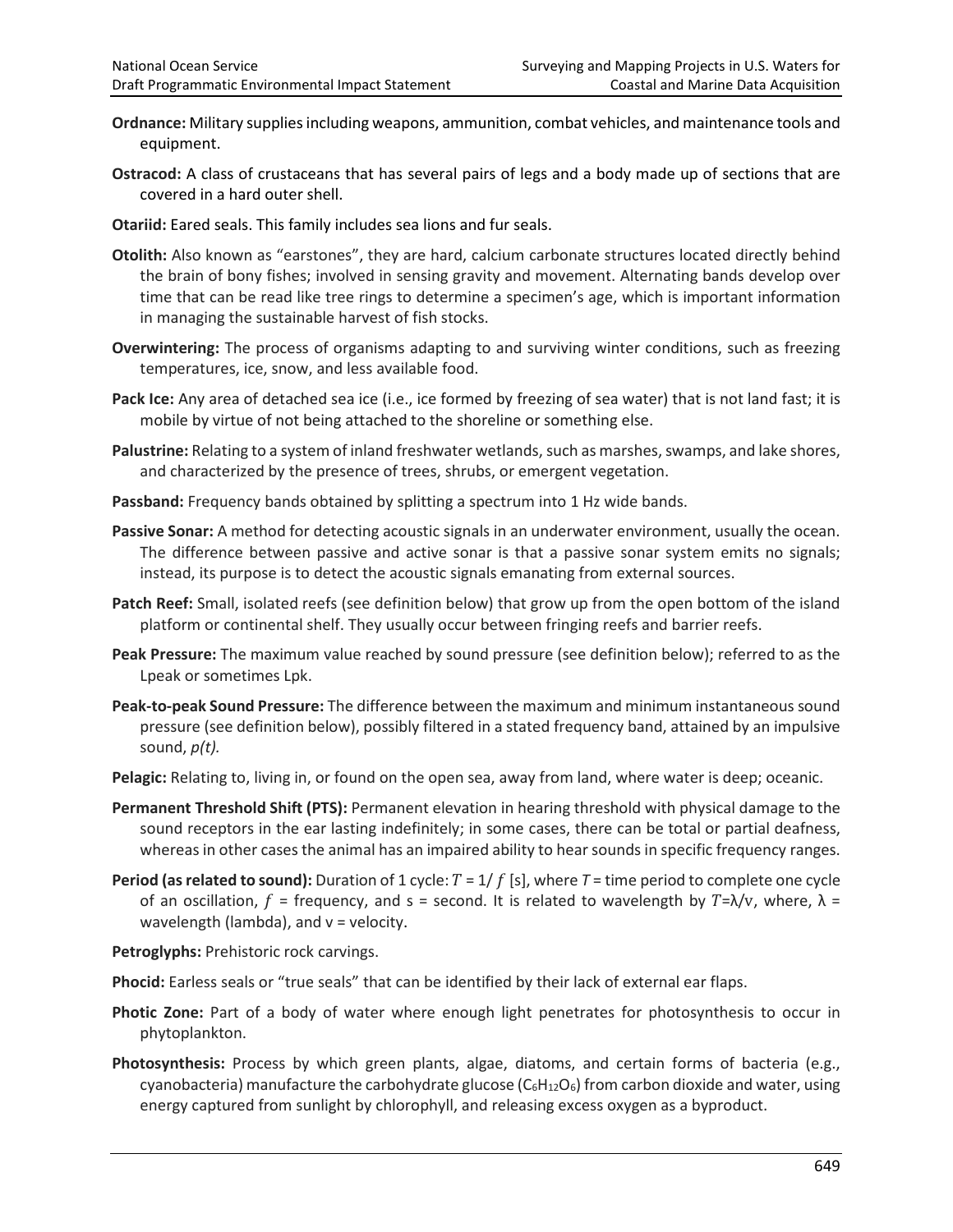- **Phylum (p. phyla):** Major taxonomic category that ranks just above class and just below kingdom (as in plant, animal, and fungus kingdoms) in the taxonomic hierarchy; it classifies organisms by their fundamental body plan.
- **Physiology:** The normal functions of living organisms and their anatomical structures.
- **Phytoplankton:** Microscopic organisms that live in both saltwater and freshwater aquatic environments; like all green plants, they contain the pigment chlorophyll to convert sunlight via the process of photosynthesis into carbohydrates (i.e., food, organic matter, and chemical energy); phytoplankton are critically important in aquatic ecosystems and form the base of the aquatic food web or pyramid.
- **Pillbox:** Small concrete forts used by armies as outposts or guard posts.
- **Pinger:** Underwater signaling device or locator beacon; they have short-duration chirp signals in the 10s of kHz range at moderate source levels (160-180 dB re: 1  $\mu$ Pa @ 1m).
- **Pinniped:** Marine mammals that include the true seals, eared seals, sea lions, and walruses.
- **Piscivorous:** Referring to organisms that primarily eat fish.
- **Planktivorous:** Referring to organisms that primarily consume small invertebrates (e.g., plankton such as krill, zooplankton).
- **Plankton:** Organisms, including both plants and animals (i.e., autotrophs and heterotrophs), that drift in water in the oceans, seas, rivers, and lakes.
- **Plunge Diving:** A seabird foraging technique that involves rapidly diving into deep waters while in flight in order to hunt for prey; practiced by gannets and boobies, among other species.
- **Pod:** A social group of whales.
- **Population:** Group of individual organisms of the same plant, animal, or microorganism species capable of interbreeding and occupying the same geographic area or ecosystem; or, the size (i.e., number of individuals) in any given population; members of a given population are typically more closely related to one another genetically than to individuals of other populations within the same species.
- **Potential Biological Removal (PBR) Level:** Defined by the Marine Mammal Protection Act as the maximum number of animals, not including natural mortalities, that may be removed from a marine mammal stock while allowing that stock to reach or maintain its optimum sustainable population.
- **Porifera:** Macroinvertebrate animal phylum composed of sponges.
- **Precision:** The degree to which separate measurements or models of the same subject are close in value.
- **Precocial:** Offspring requiring lower levels of parental care.
- **Primary Constituent Element (PCE):** The physical and biological features of a habitat that a species needs to survive and reproduce. Used in definitions of designated critical habitat.
- **Producer Surplus:** The value of a good or service in excess of the costs of production.
- **Programmatic:** Describes any broad or high-level National Environmental Policy Act (NEPA) review; it is not limited to a NEPA review for a particular project. Programmatic NEPA reviews assess the general environmental impacts of proposed policies, plans, programs, or suites of projects for which subsequent actions will be implemented either based on the Programmatic Environmental Assessment or Programmatic Environmental Impact Statement, or based on subsequent NEPA reviews tiered from the programmatic review (e.g., a site- or project- specific document).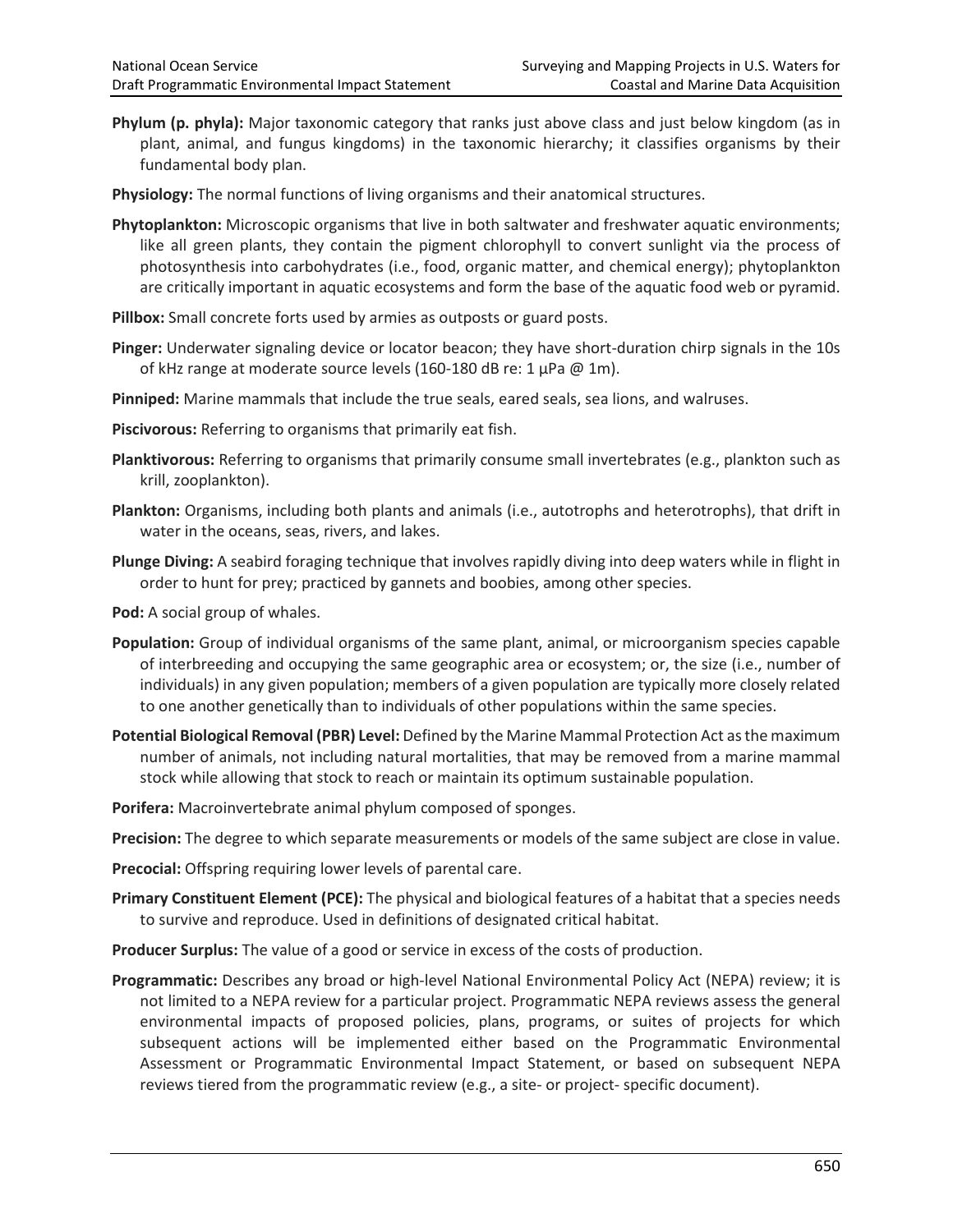**Project Cargo:** Large, heavy, high value or critical pieces of equipment for a project.

- **Propagation Loss:** Reduction in sound pressure level (SPL) between two designated locations in a sound transmission system, one location often being at a reference location from the source. Also known as propagation transmission loss.
- **Propagules:** Any material that functions in growing an organism to the next stage in its life cycle, such as by dispersal. The propagule is usually distinct in form from the parent organism.
- **Propeller Singing:** The resonance between the local natural frequency of the propeller blade tip and the vortex shedding frequency at trailing edge of the blade. Propeller singing creates very intensive levels of radiated noise.
- **Protected Species:** An animal or plant which it is forbidden by federal law to harm or destroy, e.g., endangered species.
- **Pseudofeces:** Mucous-coated grit expelled by filter-feeding gastropod mollusks, distinct from actual feces.
- **Pulse (as related to sound):** A single segment of a periodic signal that consists of (potentially) repeating segments with defined beginning and end points and is, typically, short in duration. Pulses are not necessarily impulsive.
- **Pulse Length:** For impulsive (pulsed) sound (e.g., airguns, pile driving), the pulse length is often taken as the 90 percent pulse energy duration T90%, which is the time between the 5 percent and 95 percent points on the cumulative energy curve.
- **P-wave:** Also called primary waves, these are mechanical waves that are longitudinal in nature.
- **Received Level:** Amount of sound energy actually reaching a receiver such as a modeled animal; the greater the transmission loss, the lower the received sound level at any given location.
- **Red Tide:** A common term used for harmful algal blooms, which can be dangerous to people and deadly for fish due to potent neurotoxins released by the dinoflagellate *Karenia brevis*.
- **Reef:** A ridge of jagged rock, coral, or sand just above or below the surface of the sea.
- **Reef Crest:** The highest (i.e., most shallow) part of the reef which lies between the shoreward, protected back reef zone and the outer fore reef zone (see definitions above).
- **Reef Flat:** Occupies the inshore side of the bank reef (see definition above). This consists of broken coral skeletons and coralline algae and excludes most other organisms due to the inhospitable, heavy surf that often characterizes this area.
- **Reef Slope:** Area of high coral cover and moderate to low wave energy on the fringing reef.
- **Reproductive Area:** Locations and seasons within which a particular species or population selectively mates, gives birth, or is found with neonates or other sensitive age classes**.**
- **Reserved Right:** The doctrine that holds that Native Americans retain all rights not explicitly revoked in treaties or other legislation.
- **Rise Time:** The amount of time it takes for a signal to change from static pressure to high pressure.
- **Rookery:** Large, clustered nesting colony, generally of gregarious seabirds, wading birds, and pinnipeds.
- **Salp:** Semi-transparent barrel-shaped marine animals that move through the water by contracting bands of muscles which ring the body. They belong to the subphylum Tunicata, a group of marine macroinvertebrates also known as sea squirts.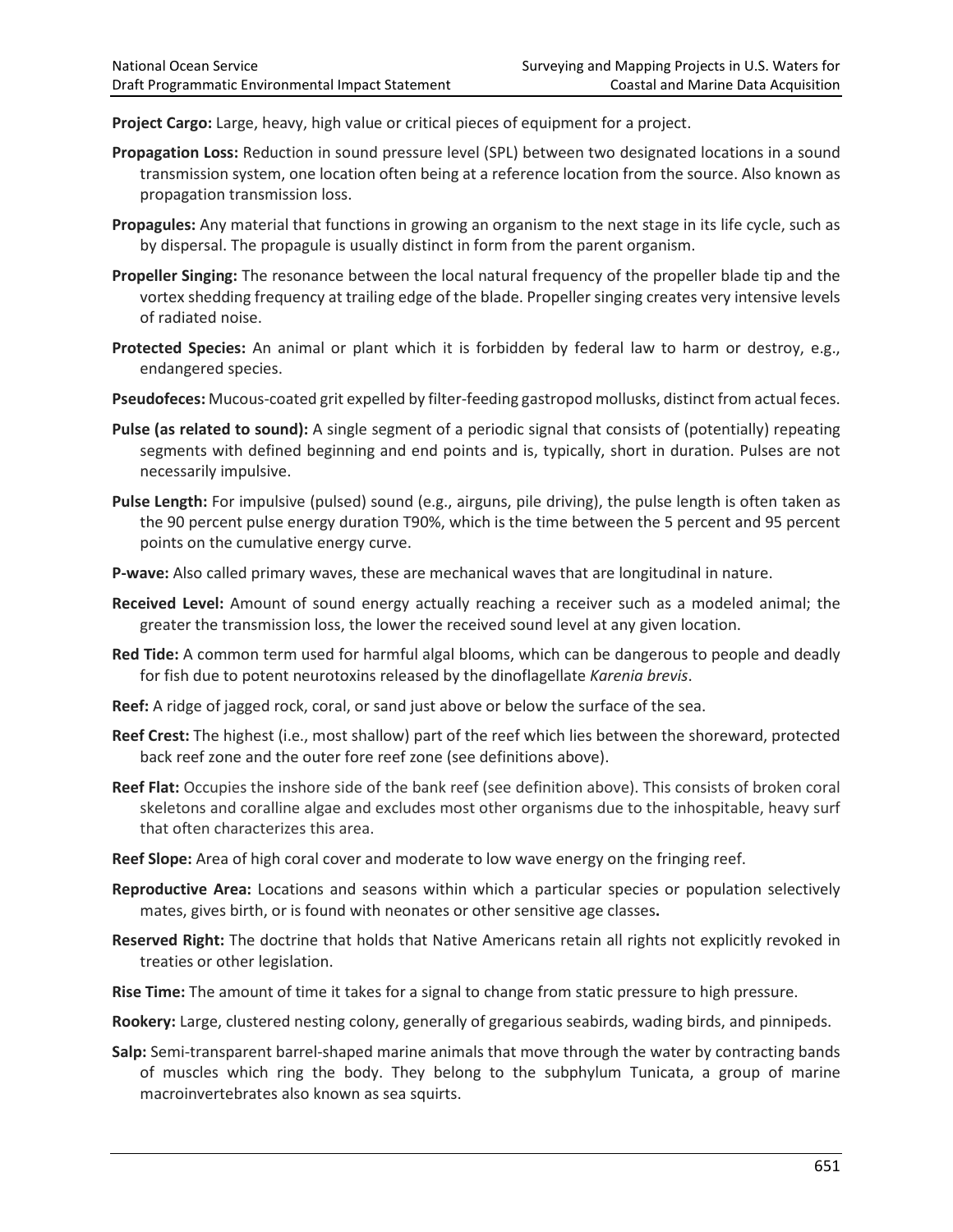- **Salt Marsh:** Coastal wetlands that are flooded and drained by salt water moved by the tides; the soil may be composed of deep mud and peat.
- **Sandbar:** Along the seashore, a ridge of sand or coarse sediment connected to the shoreline or resting offshore that is submerged or partially exposed; generally narrow and straight and formed by the breaking of waves moving material from the shoreline.
- **Sandflat:** A flat, marshy, or barren tract of land that is alternately covered and uncovered by the tide and consisting of unconsolidated sediment mostly of mud and sand.
- **Sea floor**: The solid surface underlying a sea or ocean.
- **Seabirds**: Birds which spend much of their lives at sea foraging over pelagic habitat (i.e., open sea), often thousands of kilometers from their nesting grounds.
- **Seamount:** Undersea mountains formed by volcanic activity.
- **Sediment:** A naturally occurring material that is broken down by processes of weathering and erosion and subsequently transported by the action of wind, water, or ice or by the force of gravity.
- **Seine Net:** A large mesh with sinkers on one edge and floats on the other that hangs vertically in the water and is used to enclose and catch fish when its ends are pulled together or are drawn ashore.
- **Semelparous:** Organisms that die after spawning only once, such as Pacific salmonids.
- **Sessile:** Non-mobile, or attached, organisms such as adult coral polyps
- **Shelf Break:** The point of the first major change in gradient at the outermost edge of the continental shelf (see definition above); its depth, distance from shore, and configuration are highly variable.
- **Shoal:** A shallow place in a river, sea, or other body of water caused by a submerged bank or bar of sand or other unconsolidated material deposited on the substrate
- **Shorebirds:** A distinct taxonomic subset of coastal birds, such as sandpipers, plovers, sanderlings, and godwits which forage on sandy shores at the water's edge.
- **Sirenian:** An order of fully aquatic, herbivorous mammals that inhabit swamps, rivers, estuaries, marine wetlands, and coastal marine waters. Sirenians currently comprise the families Dugongidae (e.g., the dugong) and Trichechidae (e.g., manatees) with a total of four species.
- **Social Surplus:** The value of a good or service in excess of the costs of acquisition or production.
- **Sonar:** A technique that uses sound propagation to navigate (e.g., submarines), communicate with, or detect objects on or under the surface of the water, such as other vessels.
- **Sound:** Vibrations that travel through the air or water and can be heard when they reach a person's or animal's ear.
- **Sound Exposure Level (SEL):** The time-integral of the squared acoustic pressure over a duration (*T*).
- **Sound Pressure Level (SPL):** The root-mean-square (rms) pressure level in a stated frequency band over a specified time window (*T*; s).
- **Source Level:** Amount of sound radiated by a sound source, defined as the intensity of the radiated sound at a distance of 1 meter from the source, where intensity is the amount of sound power transmitted through a unit area in a specified direction. Source level is stated as a relative intensity in decibels (dB). In underwater sound, decibels are referenced to a pressure of 1 microPascal ( $\mu$ Pa); thus, sound level is reported in units of dB re  $1 \mu Pa \ @ \ 1 \text{ m}.$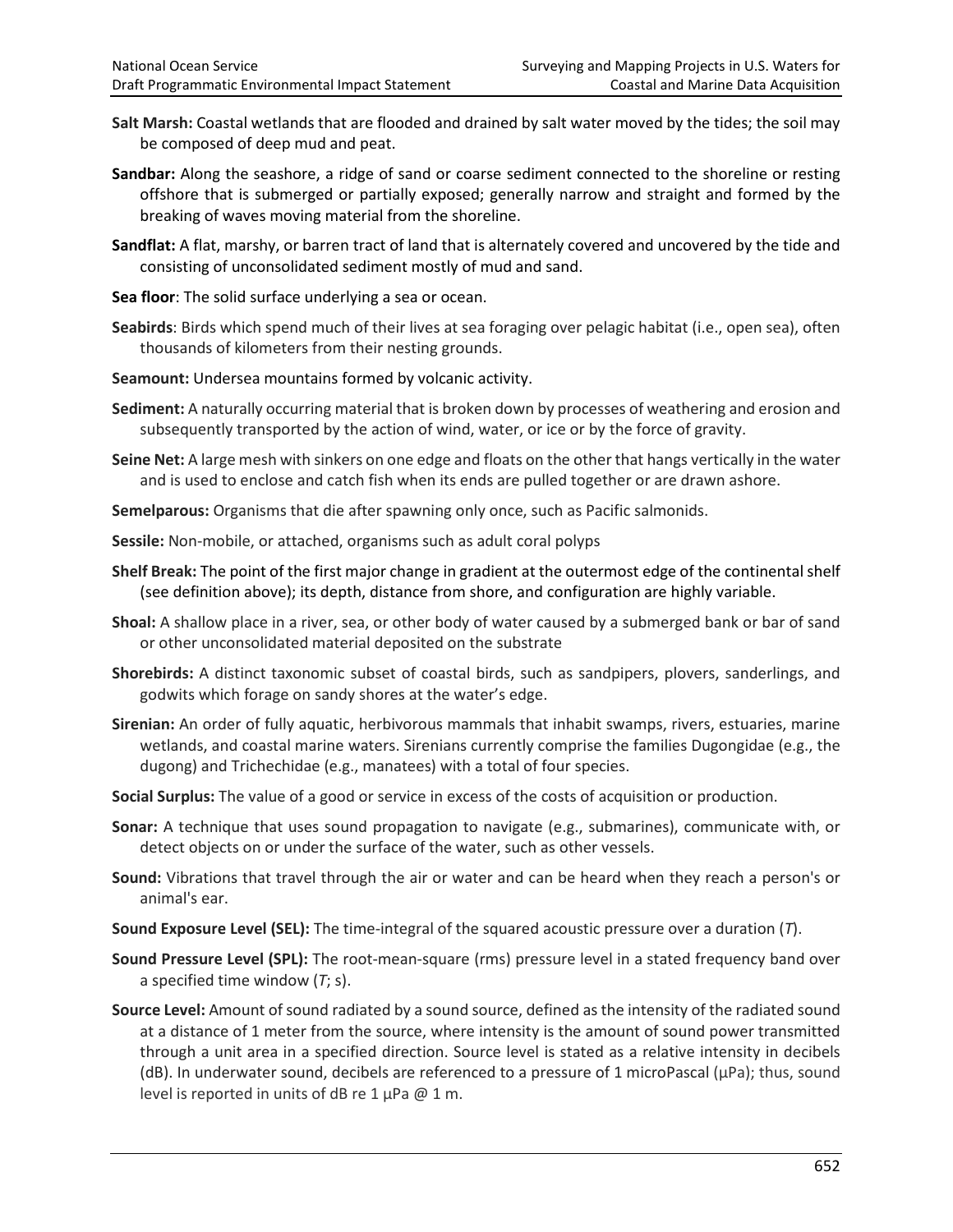- **South Pacific Gyre:** A distinct area of the Earth's system of rotating ocean currents bounded by the equator to the north, Australia to the west, the Antarctic Circumpolar Current to the south, and South America to the east.
- **Spawn:** The mass of eggs deposited by fishes, amphibians, mollusks, crustaceans, etc.; the release or deposit of eggs.
- **Species:** The most basic unit in the hierarchical system of taxonomy, a group of organisms that can and do reproduce with one another in nature and produce offspring that are fertile.
- **Spectral Density:** The distribution of a sound's power with frequency is described by the sound's spectrum. The sound spectrum can be split into a series of adjacent frequency bands with a width of 1 Hz (called passbands), which yields the power spectral density of the sound.
- **Speed:** The distance travelled per unit time  $c = \lambda/T = \lambda \times f$  where c = the speed of sound  $[m/s]$ ,  $f =$ frequency (Hz),  $\lambda$  = wavelength (m), and  $T =$  time (s).
- **Spermaceti:** The solid wax found in the head cavity of the sperm whale.
- **Spherical Spreading Loss:** With regard to spherical sound waves emitted by a point source, refers to that portion of the transmission loss due to the divergence, that is, spreading, of sound waves in accordance with a system's configuration. Also known as divergence loss.
- **Spur and Groove:** Geomorphic feature of many coral reefs, consisting of ridges or "spurs" of coral separated by channels or "grooves"; grooves are often characterized by sediments such as sand or rubble.
- **State Historic Preservation Office/Officer (SHPO):** Entities within each state and U.S. territory that administer the state historic preservation program, a state and National Register of Historic Places Program, a Historic Preservation Fund grant program, a data management program, review and compliance, and other programs. The latter term refers to the individual who directs that office and oversees management of each of its programs.

**Statocysts:** Sac-like organs with sensory cilia.

**Stock:** In fisheries, it refers to a particular fish population of a given species that is more or less genetically isolated from other stocks of the same species, such as those associated with a particular river or tributary. For marine mammals, it is a group of individuals of the same species or smaller taxa in a common spatial arrangement that interbreed when mature.

**Stranding:** The term may refer to any of the following:

- A marine mammal that is on the shore and unable to return to the water under its own power;
- A marine mammal that is on the shore and, although able to return to the water, is in need of apparent medical attention;
- A marine mammal in the water that cannot return to its natural habitat without assistance; or
- A dead marine mammal on the beach or in the water.
- **Strategic Stock (under the MMPA):** Defined by the Marine Mammal Protection Act (MMPA) as a marine mammal stock:
	- For which the level of direct human-caused mortality exceeds the potential biological removal level (see definition above);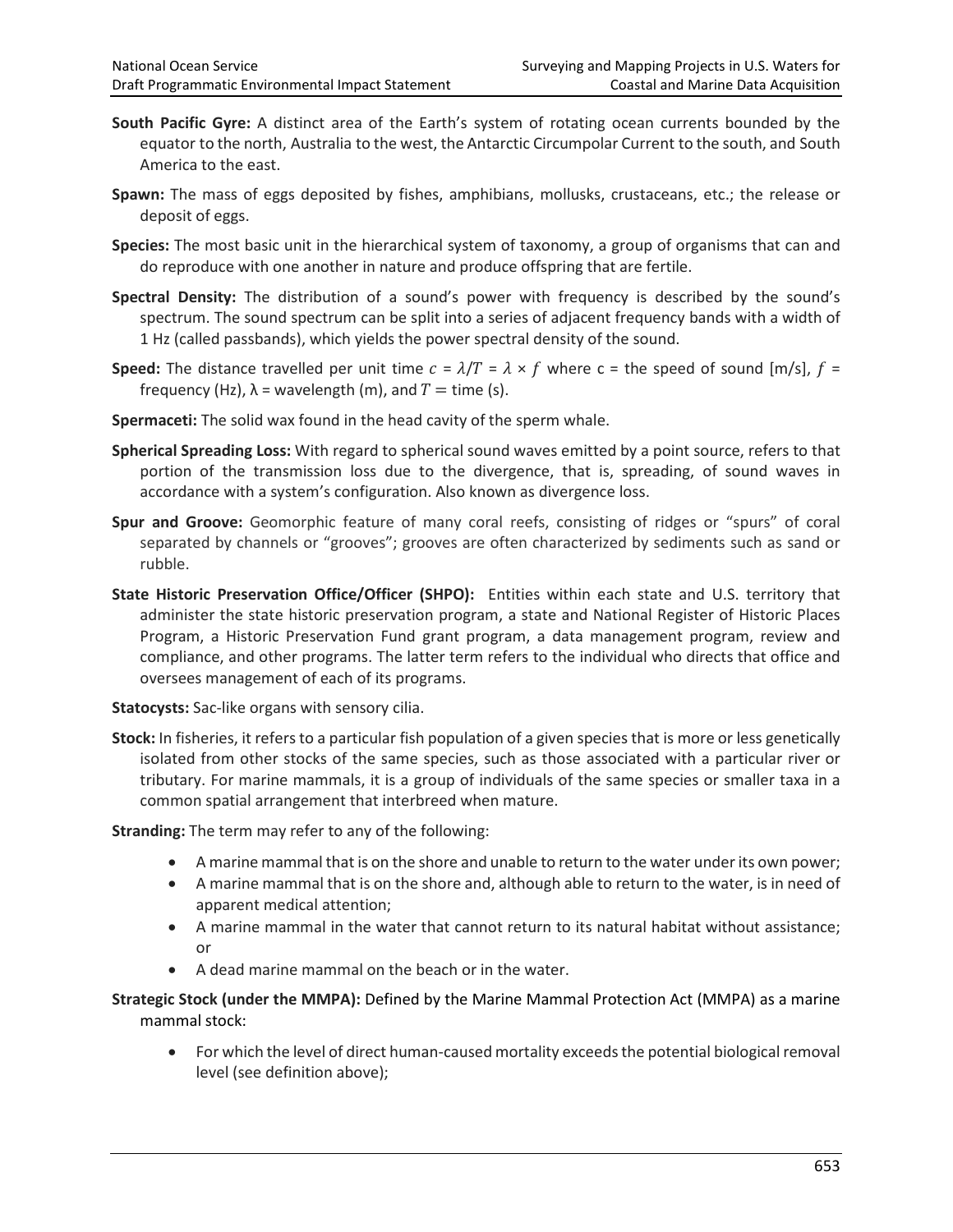- Which, based on the best available scientific information, is declining and is likely to be listed as a threatened species under the Endangered Species Act (ESA) within the foreseeable future; or
- Which is listed as a threatened or endangered species under the ESA, or is designated as depleted under the MMPA.
- **Strike Quota:** Under international agreement, refers to the limitation on the number of bowhead whales that may be struck by subsistence hunters, and is the sum total of the whales that are successfully and unsuccessfully landed.
- **Submarine Canyon:** Narrow, steep-sided valleys that cut into continental slopes and continental rises of the oceans. They originate either within continental slopes or on a continental shelf.
- **Submerged Cultural and Historic resources:** Objects found on the sea floor, lake, or river beds with historic, pre-historic, or culturally significant values.
- **Subsistence:** Subsistence uses of wild resources are defined as "noncommercial, customary and traditional uses" for a variety of purposes. These include: Direct personal or family consumption as food, shelter, fuel, clothing, tools, or transportation; for the making and selling of handicraft articles out of nonedible by-products of fish and wildlife resources taken for personal family consumption; and for the customary trade, barter, or sharing for personal or family consumption.
- **Substrate:** Surface or material on or from which an organism lives, grows, or obtains its nourishment; also, the material or sediments that rest at the bottom of a stream, lake, or ocean.
- **Subtidal Zone:** On a coastline, the area that lies below the intertidal zone (see definition above) and is almost continuously submerged.
- **Suspension Feeder:** Animals that eat particles of organic matter that are suspended in water.
- **S-wave:** Also called secondary waves, these are mechanical waves that are transverse in nature.
- **Swim Bladder:** In fish, gas-filled internal cavity near the ears that deforms with the pressure wave and allows fish to sense the pressure impact of sound.
- **Taxon (pl. taxa):** Units used in the science of biological classification, or taxonomy. A taxonomic group of any rank, such as a species, family, or class.
- **Taxonomy:** Science of naming, describing and classifying organisms, including all plants, animals and microorganisms in the biosphere.
- **Temporary Threshold Shift (TTS):** The mildest form of hearing impairment; exposure to loud sound resulting in a non-permanent (i.e., reversible) elevation in hearing threshold, making it more difficult to hear sounds; TTS can last from minutes or hours to days; the magnitude of the TTS depends on the level and duration of the sound exposure, among other considerations.
- **Territorial Sea:** Defined as a belt of coastal waters extending 12-nautical miles from the baseline, usually the low-water line, along the coast.
- **Tidal Flat:** Intertidal, non-vegetated, soft sediment habitats, found between mean high-water and mean low-water spring tide datums and generally located in estuaries and other low energy marine environments.
- **Thermal Refugium (pl. refugia):** A place that serves as a shelter for organisms from adverse temperatures (e.g., in a stream).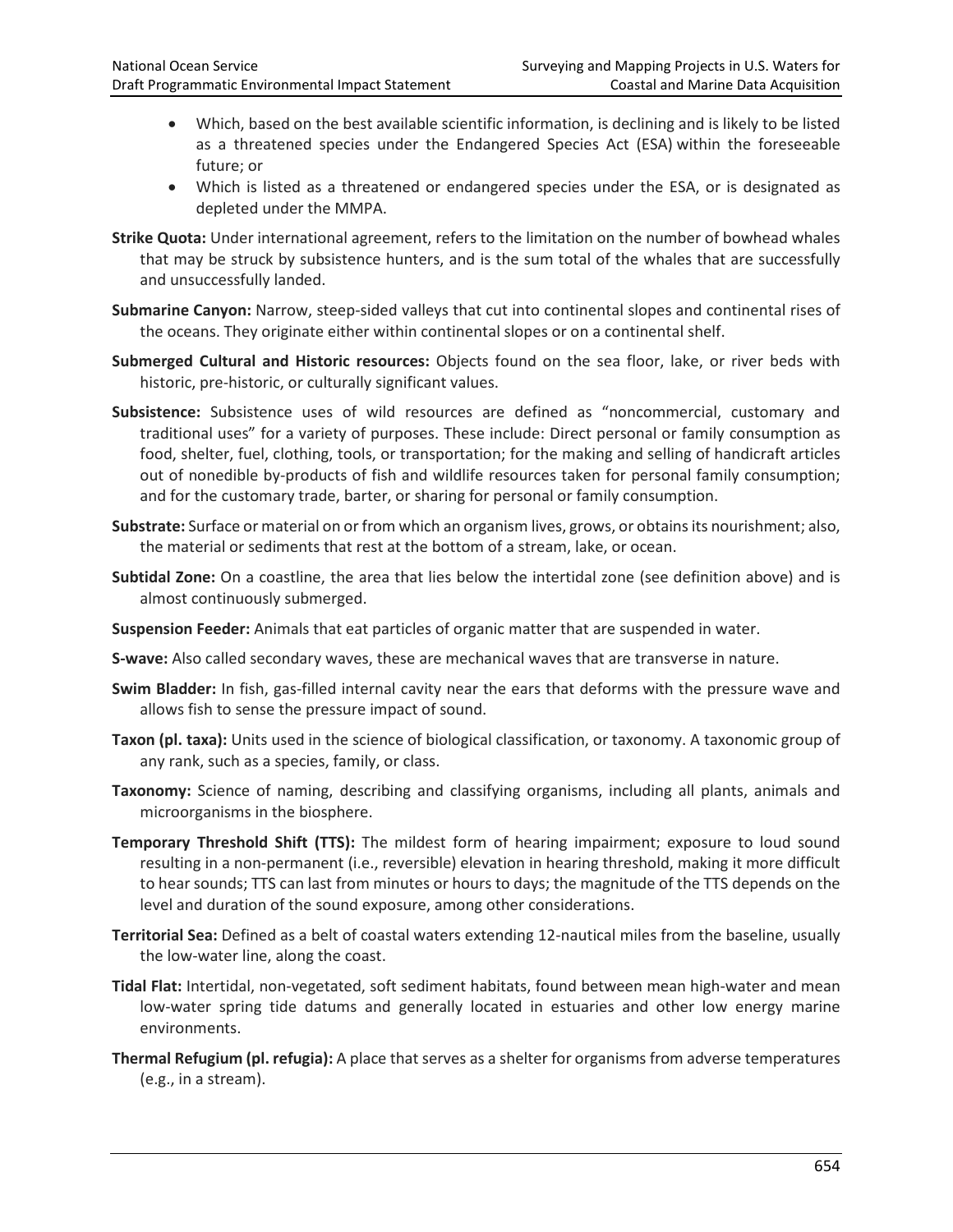**Thermocline:** Transition layer between warmer mixed water at the ocean's surface and cooler deep water below.

**Thicket:** Dense groups of corals.

- **Threatened:** A species is considered threatened if it is likely to become an endangered species under the Endangered Species Act within the foreseeable future.
- **Tonal Sound:** Sounds with discrete frequencies, such as music notes.
- **Traditional Cultural Places:** Also referred to as "Traditional Cultural Properties", TCPs are historic properties that derive their cultural significance from the role the property plays or played in a community's historically rooted beliefs, customs, and practices.
- **Transducer:** Any device that converts one form of energy into a readable signal.
- **Transmission Loss:** A measure, in decibels, of the decrease in sound level between a source and a receiver some distance away. Geometric spreading of acoustic waves is the predominant way by which transmission loss occurs. Transmission loss also happens when the sound is absorbed and scattered by the seawater, and reflected at the water surface and within the seabed. Transmission loss depends on the acoustic properties of the ocean and seabed; its value changes with frequency.
- **Treaty Tribe:** Federally recognized tribe that has retained its right to hunt, fish, and gather under a treaty signed with the federal government.
- **Tribal Sovereignty:** The right of American Indians and Alaska Natives to govern themselves. The U.S. Constitution recognizes Indian tribes as distinct governments and they have, with a few exceptions, the same powers as federal and state governments to regulate their internal affairs.
- **Trophic Level:** The position an organism occupies in a food chain. A food chain is a succession of organisms that eat other organisms and may, in turn, be eaten themselves. The trophic level of an organism is the number of steps it is from the start of the chain.
- **Tunicate:** Macroinvertebrate animal phylum including sea squirts or sea pork.
- **Tympanum:** Membrane, or eardrum, in certain animals.

**Umiak:** Seal skin boat.

- **Unavoidable Adverse Impact:** Effects on the human environment that would remain even after mitigation measures and best management practices (BMPs) have been applied.
- **Undertaking:** A project, activity, or program funded in whole or in part by a federal agency, including those carried out by or on behalf of a federal agency; those carried out with federal assistance; those requiring a federal permit, license, or approval; and those subject to state or local regulation administered pursuant to a delegation or approval by a federal agency.
- **Unregulated Fishing:** Occurs in areas or for fish stocks for which there are no applicable conservation or management measures and where such fishing activities are conducted in a manner inconsistent with the responsibilities of nation-states for the conservation of living marine resources under international law. Unregulated fishing occurs in marine regions outside the EEZs of nation-states.
- **Unreported Fishing:** Fishing activities that are not reported or are misreported to relevant authorities in contravention of national laws and regulations or reporting procedures of a relevant regional fisheries management organization.